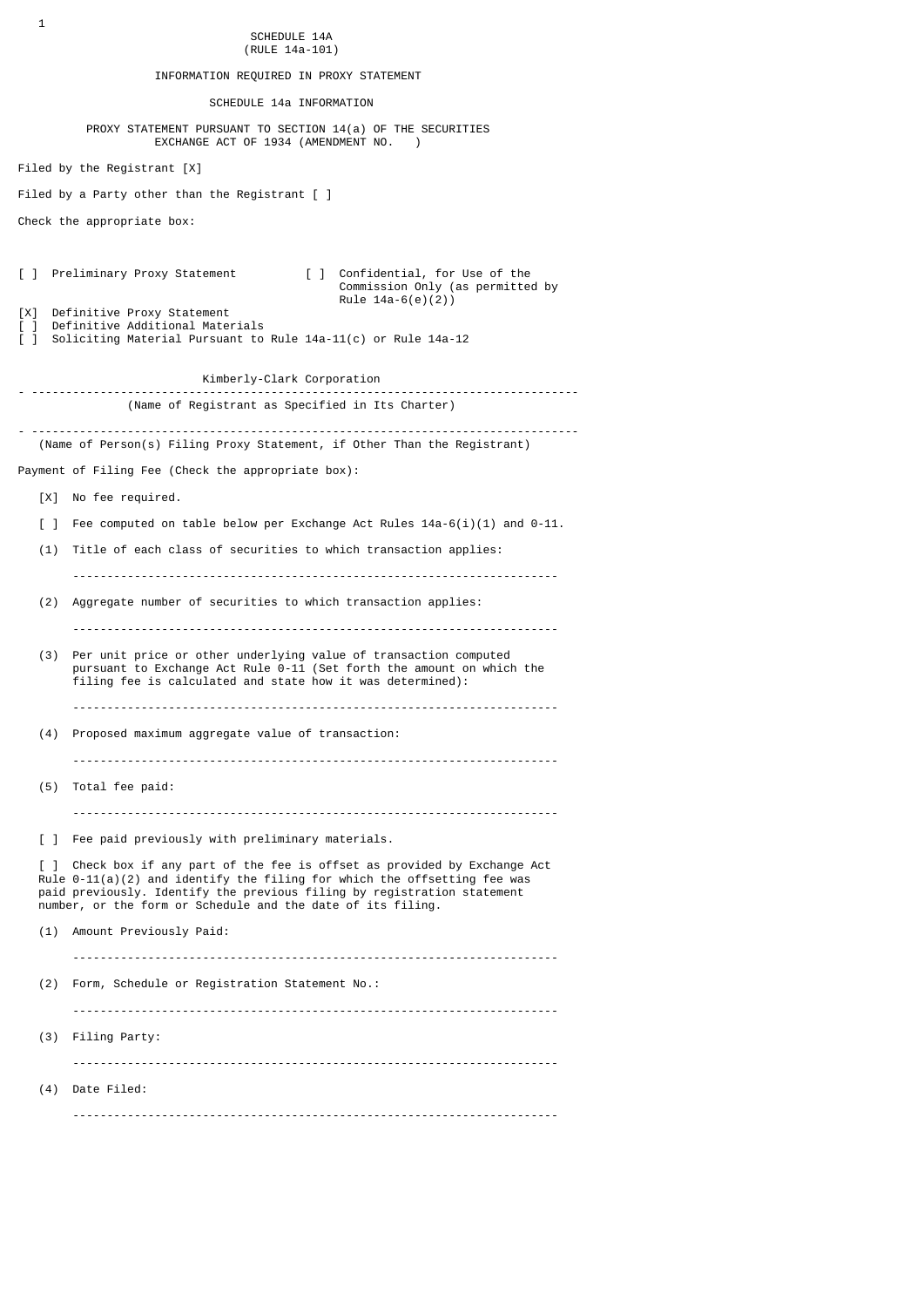# Kimberly-Clark Corporation

 WAYNE R. SANDERS Chairman of the Board and Chief Executive Officer

# TO OUR STOCKHOLDERS:

 On behalf of the Board of Directors and management of Kimberly-Clark Corporation, I cordially invite you to the Annual Meeting of Stockholders to be held on Thursday, April 29, 1999, at 11:00 a.m. at the Corporation's World Headquarters, 351 Phelps Drive, Irving, Texas.

 At the Annual Meeting, stockholders will be asked to elect four directors for a three-year term, approve the selection of the Corporation's independent auditor and vote on a stockholder proposal. These matters are fully described in the accompanying Notice of Annual Meeting and Proxy Statement.

 It is important that your stock be represented at the meeting regardless of the number of shares you hold. You are encouraged to specify your voting preferences by so marking and dating the enclosed proxy card. However, if you wish to vote in accordance with the directors' recommendations, all you need do is sign and date the card.

 Please complete and return the proxy card in the enclosed envelope whether or not you plan to attend the meeting. If you do attend and wish to vote in person, you may revoke your proxy at that time.

 If you plan to attend the meeting, please check the card in the space provided. This will assist us with meeting preparations, and will enable us to expedite your admittance. If your shares are not registered in your own name and you would like to attend the meeting, please ask the broker, trust, bank or other nominee which holds the shares to provide you with evidence of your share ownership, which will enable you to gain admission to the meeting.

Sincerely,

 /s/ WAYNE R. SANDERS Wayne R. Sanders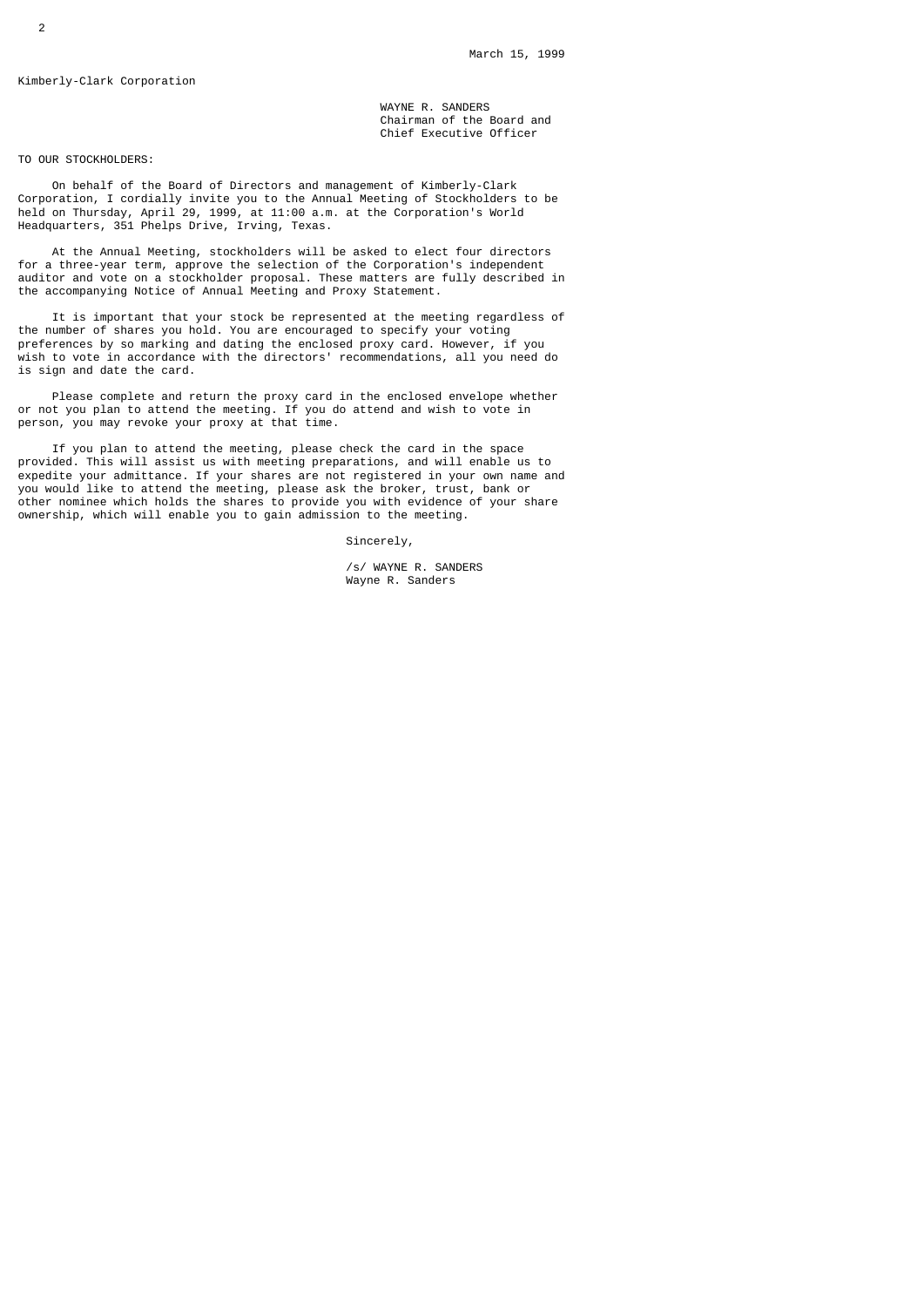#### NOTICE OF ANNUAL MEETING OF STOCKHOLDERS

#### APRIL 29, 1999

 The Annual Meeting of Stockholders of KIMBERLY-CLARK CORPORATION will be held at the Corporation's World Headquarters, 351 Phelps Drive, Irving, Texas, on Thursday, April 29, 1999, at 11:00 a.m. for the following purposes:

- 1. To elect four directors for a three-year term to expire at the 2002 Annual Meeting of Stockholders;
- 2. To approve the selection of Deloitte & Touche LLP as independent auditor;
- 3. To act upon a stockholder's proposal regarding classification of the Board of Directors, as set forth in the accompanying Proxy Statement; and
- 4. To take action upon any other business which properly may come before the meeting or any adjournment thereof.

 Stockholders of record at the close of business on March 2, 1999 are entitled to notice of and to vote at the meeting and any adjournment thereof.

 It is important that your shares be represented at the meeting. I urge you to sign, date and promptly return the enclosed proxy card in the enclosed business reply envelope. No postage is required if mailed in the United States.

 The accompanying Proxy Statement also is used to solicit voting instructions for the shares of the Corporation's common stock which are held by the trustees of the Corporation's Salaried and Hourly Employees Incentive Investment Plans and Retirement Contribution Plan and the Tecnol Medical Products, Inc. Employee Stock Ownership Plan for the benefit of the participants in the plans. It is important that each participant in any such plan sign, date and return the voting instruction card which is enclosed with the Proxy Statement in the business reply envelope provided. No postage is necessary if mailed in the United States.

By order of the Board of Directors.

 /s/DONALD M. CROOK Donald M. Crook Vice President and Secretary

P. O. Box 619100 Dallas, Texas 75261-9100 March 15, 1999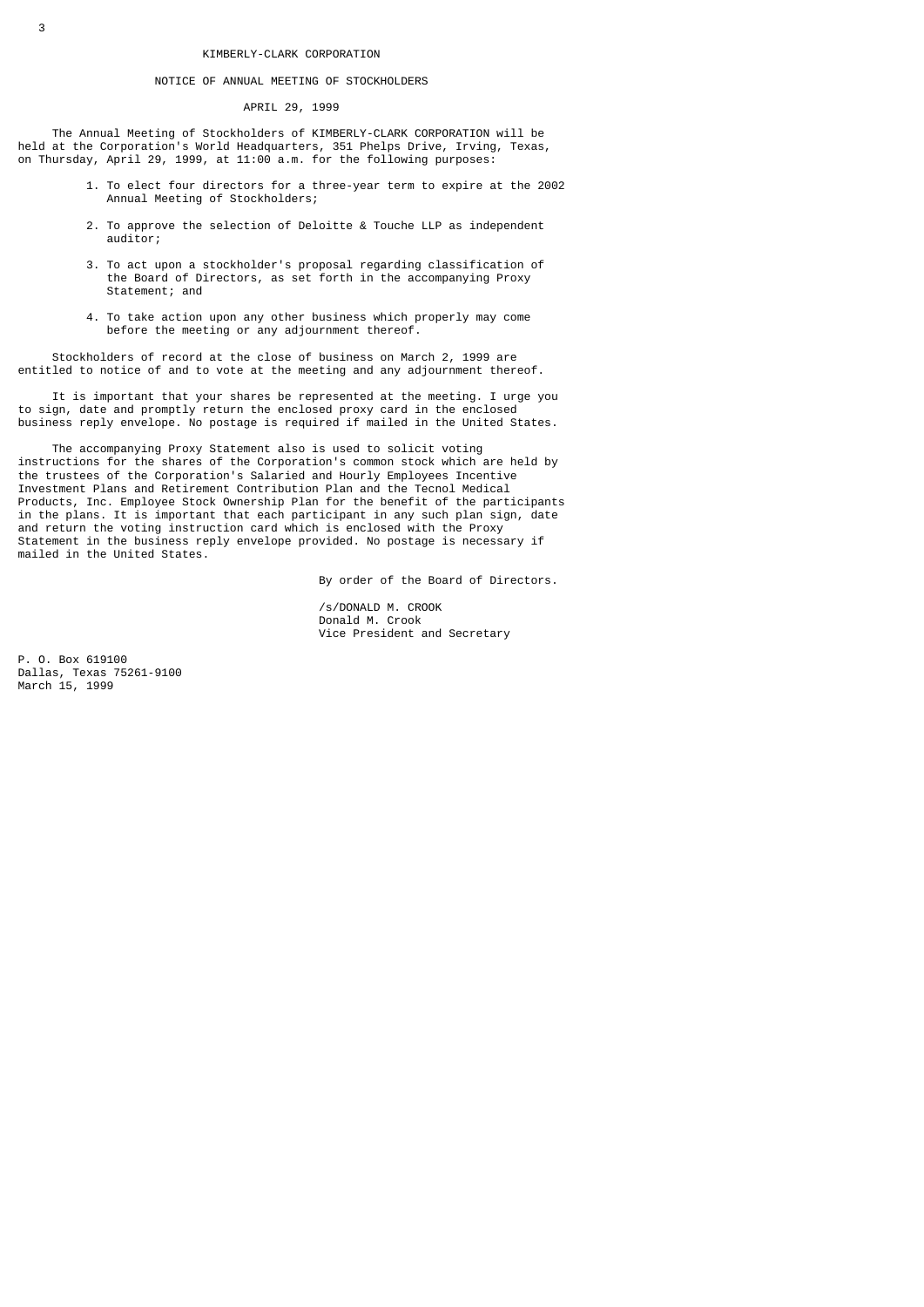KIMBERLY-CLARK CORPORATION P. O. Box 619100 Dallas, Texas 75261-9100 March 15, 1999

### INTRODUCTION

 The accompanying proxy is solicited on behalf of the Board of Directors of Kimberly-Clark Corporation, a Delaware corporation (the "Corporation"), for use at the Annual Meeting of Stockholders to be held on April 29, 1999 and at any adjournment thereof. Proxies in the accompanying form, properly signed and received in time for the meeting, will be voted as instructed. If no instructions are given, proxies will be voted for the election of directors and the approval of the selection of the Corporation's independent auditor, and against the stockholder proposal regarding classification of the Board of Directors. Any proxy may be revoked by the stockholder granting it at any time before it is voted by delivering to the Secretary of the Corporation another signed proxy card, or a signed document revoking the earlier proxy.

 Each stockholder of record at the close of business on March 2, 1999 will be entitled to one vote for each share registered in such stockholder's name. As of that date, there were outstanding 534,786,535 shares of common stock of the Corporation.

 The entire cost of the proxy solicitation, including the reasonable expenses of brokers, fiduciaries and other nominees in forwarding proxy material to beneficial owners, will be paid by the Corporation. In addition to the use of the mail, solicitation may be made by telephone or otherwise by regular employees of the Corporation. If undertaken, the expense of such solicitation would be nominal. The Corporation has retained W.F. Doring & Co., Inc. to aid in the solicitation of proxies from its stockholders. The fees of such firm are estimated to be \$10,000, plus reimbursement of out-of-pocket expenses.

 Stockholders' proxies are received by the Corporation's independent proxy processing agent, and the vote is certified by independent inspectors of election. Proxies and ballots that identify the vote of stockholders will be kept confidential, except as necessary to meet legal requirements, in cases where stockholders request disclosure or write comments on their proxy cards, or in a contested matter involving an opposing proxy solicitation. During the proxy solicitation period, the Corporation will receive vote tallies from time to time from the independent proxy processing agent, but such tallies will provide aggregate data rather than names of stockholders. The agent will notify the Corporation if a stockholder has failed to vote so that he or she may be reminded and requested to do so.

 The Corporation intends to mail this Proxy Statement and proxy card, together with the 1998 Annual Report to Stockholders, to the stockholders on March 15, 1999. If a stockholder is a participant in the Corporation's Automatic Dividend Reinvestment and Stock Purchase Plan, the proxy card represents the number of full shares in the stockholder's account in such plan, as well as shares registered in the stockholder's name.

 The Corporation also intends to mail this Proxy Statement, the 1998 Annual Report to Stockholders and a voting instruction card, which is solicited on behalf of the Board of Directors of the Corporation, on March 15, 1999 to each participant in the Corporation's Salaried and Hourly Employees Incentive Investment Plans and Retirement Contribution Plan and the Tecnol Medical Products, Inc. Employee Stock Ownership Plan (the "Tecnol Plan"). Both the trustee of the Corporation's plans, U.S. Bank, and the trustee of the Tecnol Plan, as the stockholders of record of shares of the common stock of the Corporation held in the plans, will vote whole shares of stock attributable to each participant's interest in the plans in accordance with the directions such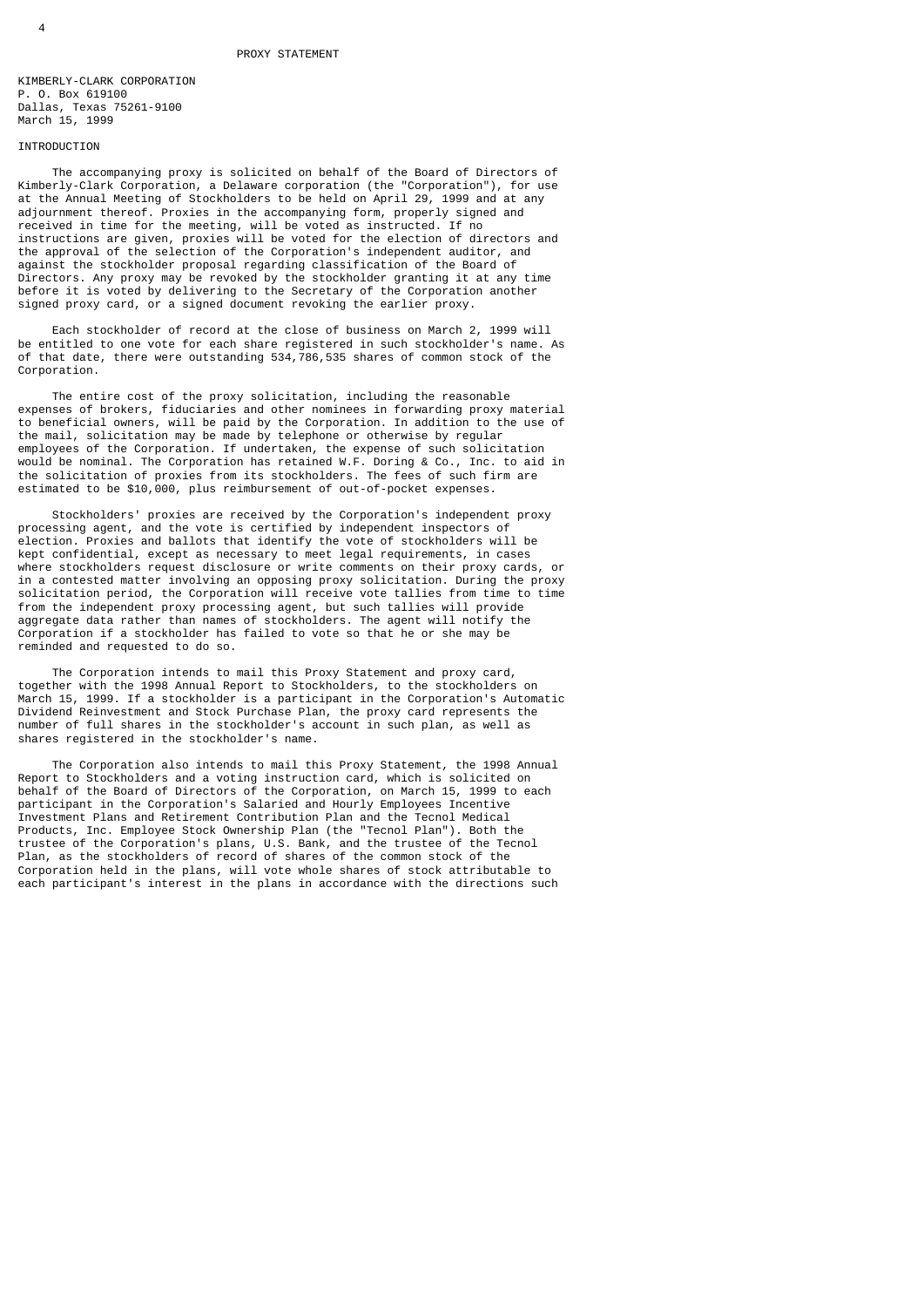participant gives on such voting instruction card, or, if no directions are given by the participant, in accordance with the directions of the respective plan committee.

 Under Section 216 of the Delaware General Corporation Law and the Corporation's By-Laws, a majority of the shares of the Corporation's common stock, present in person or represented by proxy, shall constitute a quorum for purposes of the Annual Meeting. In all matters other than the election of directors, the affirmative vote of a majority of shares present in person or represented by proxy at the Annual Meeting and entitled to vote on the subject matter shall be the act of the stockholders. Abstentions are treated as votes against a proposal and broker non-votes have no effect on the vote. Directors shall be elected by a plurality of the votes present in person or represented by proxy at the Annual Meeting and entitled to vote on the election of directors.

#### PROPOSAL 1. ELECTION OF DIRECTORS

### GENERAL INFORMATION

 The Restated Certificate of Incorporation of the Corporation provides that the Board of Directors shall consist of not less than 11 nor more than 25 members, as determined from time to time by the affirmative vote of a majority of the entire Board of Directors, and that the Board shall be divided into three classes. Directors of one class are elected each year for a term of three years. As of the date of this Proxy Statement, the Board of Directors consists of 12 members, four of whom have terms which expire at this year's Annual Meeting (Class of 1999), four of whom have terms which expire at the 2000 Annual Meeting (Class of 2000), and four of whom have terms which expire at the 2001 Annual Meeting (Class of 2001).

 The four nominees for director set forth on the following pages are proposed to be elected at the Annual Meeting to serve for a term to expire at the 2002 Annual Meeting of Stockholders (Class of 2002) and until their successors are elected and have qualified. Should any such nominee become unable to serve, proxies may be voted for another person designated by management. All nominees have advised the Corporation that they will serve if elected. The remaining eight directors will continue to serve as directors for the terms set forth on the following pages.

 The nominees for director are such that immediately after the election of such nominees to the Board of Directors, a majority of all directors holding office shall be "Independent Directors" as that term is defined in By-Law 24 of the Corporation's By-Laws. Generally, the By-Law provides that individuals are Independent Directors if they are not employed by the Corporation or its subsidiaries or equity companies and do not have, and are not affiliated with an entity that has, business transactions or relationships with the Corporation or its subsidiaries that are required to be disclosed in the Corporation's proxy statement. The By-Law authorizes the Audit Committee of the Board of Directors to determine that an individual who has a transaction or relationship disclosed in the proxy statement is nevertheless an Independent Director if it determines by resolution that such person is independent of management and free from any relationship that would interfere with such person's independent judgment as a Board member.

# CERTAIN INFORMATION REGARDING DIRECTORS AND NOMINEES

 The names of the directors continuing in office and nominees, their ages as of the date of the Annual Meeting, the year each first became a director, their principal occupations during at least the past five years, other directorships held by each as of the date hereof and certain other biographical information are set forth on the following pages by Class, in the order of the next Class to stand for election.

2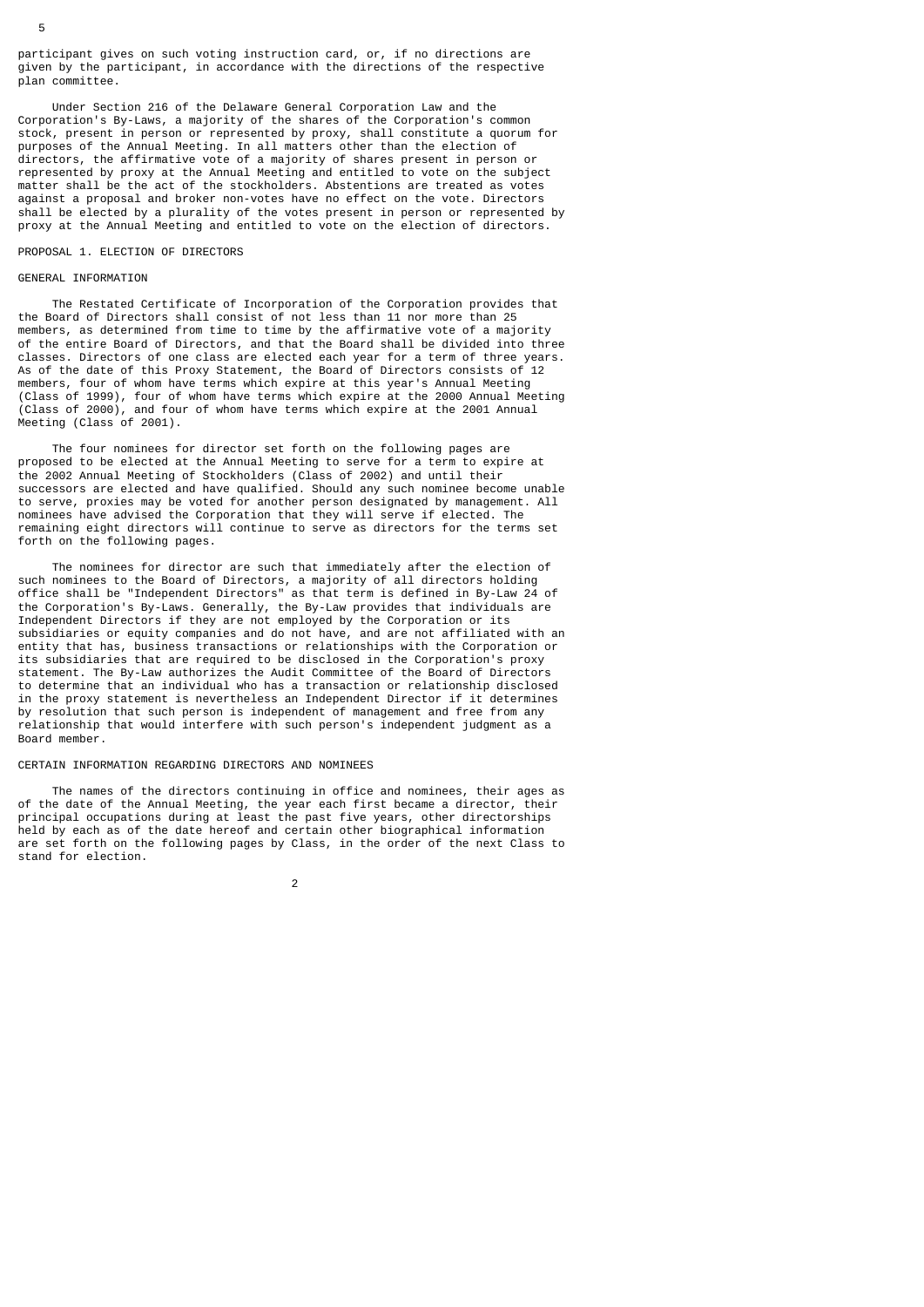### FOR A THREE-YEAR TERM EXPIRING AT THE 2002 ANNUAL MEETING OF STOCKHOLDERS (CLASS OF 2002)

| [Photo] | JOHN F. BERGSTROM                                          | Chairman and Chief Executive Officer<br>Mr. Bergstrom, age 52, has served as Chairman and Chief<br>Executive Officer of Bergstrom Corporation, Neenah,<br>Wisconsin, for more than the past five years. Bergstrom<br>Corporation owns and operates automobile sales and leasing<br>businesses and a credit life insurance company in Wisconsin<br>and, until January of 1998, owned and operated hotels. Mr.<br>Bergstrom is a director of the Wisconsin Energy Corpora-<br>tion, Universal Foods Corporation, Banta Corporation, The<br>Catholic Diocese of Green Bay, The First National Bank-Fox<br>Valley, Midwest Express Holdings, Inc., and the Green Bay<br>Packers. He also is a member of the Board of Trustees of<br>Marquette University and the Medical College of Wisconsin.<br>He has been a director of the Corporation since 1987. | Bergstrom Corporation           |
|---------|------------------------------------------------------------|-----------------------------------------------------------------------------------------------------------------------------------------------------------------------------------------------------------------------------------------------------------------------------------------------------------------------------------------------------------------------------------------------------------------------------------------------------------------------------------------------------------------------------------------------------------------------------------------------------------------------------------------------------------------------------------------------------------------------------------------------------------------------------------------------------------------------------------------------------|---------------------------------|
| [Photo] | PAUL J. COLLINS<br>director of the Corporation since 1983. | Mr. Collins, age 62, has been Vice Chairman of Citigroup<br>Inc. since its inception in October of 1998 as a result of<br>the merger of Citicorp and Travelers Group Inc. Prior to the<br>merger, Mr. Collins was a Vice Chairman of Citicorp and its<br>principal subsidiary, Citibank, N.A., since 1988. He<br>previously was elected Senior Corporate Officer and Chief<br>Planning Officer of those companies in 1985, and Group<br>Executive of those companies in 1984. He joined Citicorp in<br>1961 and served as Executive Vice President prior to<br>becoming Group Executive. He is a director of Citicorp,<br>Citibank, N.A. and Nokia Corporation. Mr. Collins is a<br>trustee of Carnegie Hall Corporation, the Central Park<br>Conservancy, and the Glyndebourne Arts Trust. He has been a                                           | Vice Chairman<br>Citigroup Inc. |
| [Photo] | director of the Corporation since 1996.                    | ROBERT W. DECHERD Chairman of the Board, President,<br>and Chief Executive Officer<br>Mr. Decherd, age 48, has served as Chairman of the Board and<br>Chief Executive Officer of A. H. Belo Corporation, a<br>broadcasting and publishing company, since January 1987. Mr.<br>Decherd became President of that company in January 1994,<br>and previously served as President from January 1985 through<br>December 1986. He has been a director of that company since<br>1976. Mr. Decherd is a director of the Tomas Rivera Policy<br>Institute and the Dallas Citizens Council. He has been a                                                                                                                                                                                                                                                    | A. H. Belo Corporation          |

 $\sim$  3

- -----------------------------------------------------------------------------------------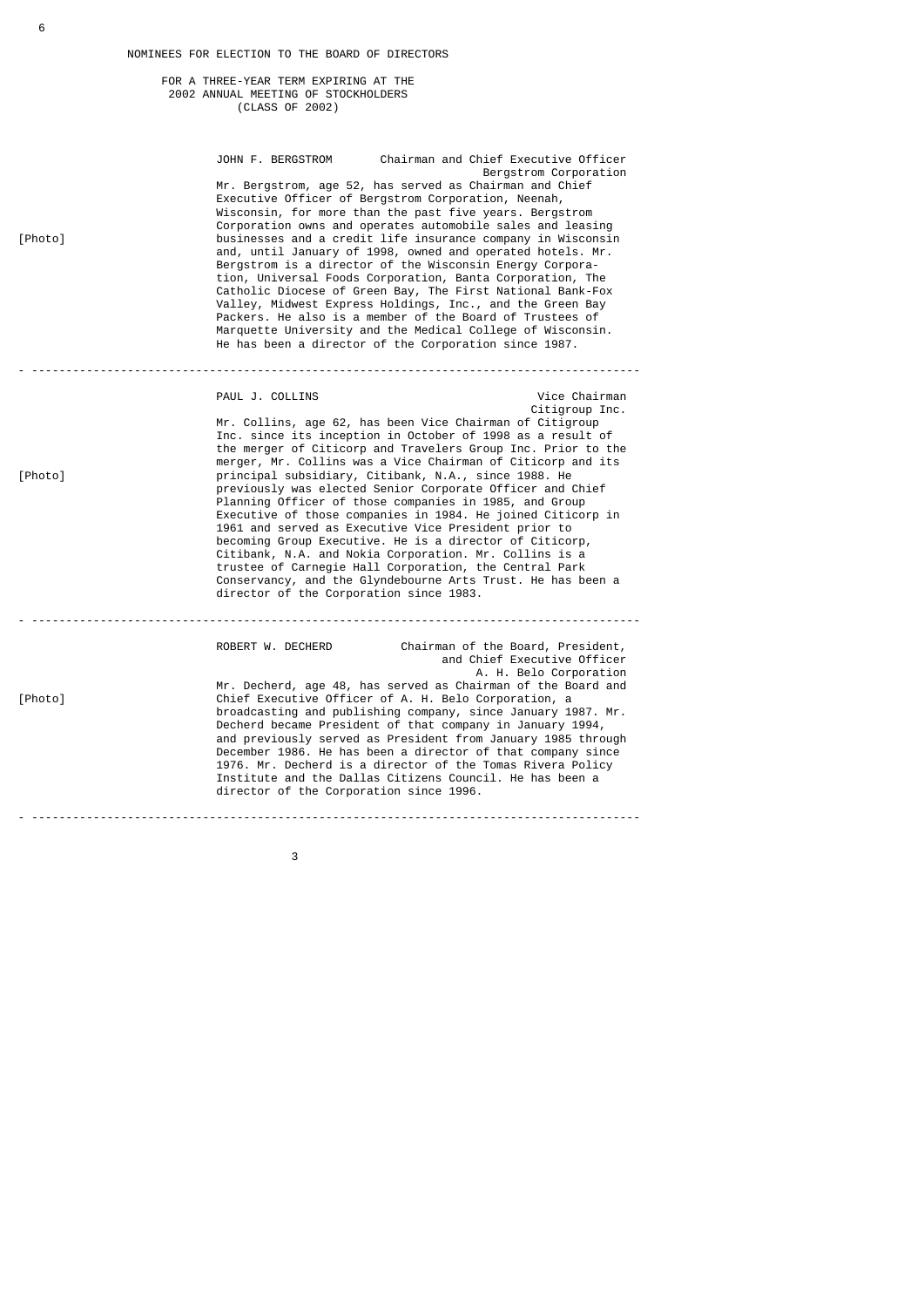| [Photo] | FRANK A. MCPHERSON<br>Mr. McPherson, age 66, served as Chairman of the Board and<br>resources company, from 1983 until his retirement from such<br>offices on February 1, 1997. Previously, he served as<br>President of that company from 1980 to 1983, and Vice<br>a director of Conoco Inc., Tri-Continental Corporation,<br>Inc., Seligman Group of Mutual Funds, and Bank of Oklahoma<br>board of trustees of the Oklahoma Nature Conservancy, the<br>Southwest Region Board of Trustees of the Boys and Girls<br>Clubs of America, and is serving as Deputy Secretary for<br>Technology Transfer, Oklahoma Department of Commerce. He is<br>in Education and a former director of the Federal Reserve<br>Bank of Kansas City. He has been a director of the<br>Corporation since 1990.                                                                                                                                                                                                                                                                                                                                                 | Retired Chairman of the Board<br>and Chief Executive Officer<br>Kerr-McGee Corporation<br>Chief Executive Officer of Kerr-McGee Corporation, a natural<br>Chairman from 1978 to 1980. He joined Kerr-McGee Corporation<br>in 1957 and held various assignments in oil, natural gas and<br>coal operations and chemical manufacturing. Mr. McPherson is<br>Seligman Quality Fund, Inc., Seligman Select Municipal Fund,<br>Financial Corporation. Mr. McPherson also is a member of the<br>a former President of the Oklahoma Foundation for Excellence |  |
|---------|----------------------------------------------------------------------------------------------------------------------------------------------------------------------------------------------------------------------------------------------------------------------------------------------------------------------------------------------------------------------------------------------------------------------------------------------------------------------------------------------------------------------------------------------------------------------------------------------------------------------------------------------------------------------------------------------------------------------------------------------------------------------------------------------------------------------------------------------------------------------------------------------------------------------------------------------------------------------------------------------------------------------------------------------------------------------------------------------------------------------------------------------|--------------------------------------------------------------------------------------------------------------------------------------------------------------------------------------------------------------------------------------------------------------------------------------------------------------------------------------------------------------------------------------------------------------------------------------------------------------------------------------------------------------------------------------------------------|--|
|         | MEMBERS OF THE BOARD OF DIRECTORS CONTINUING IN OFFICE                                                                                                                                                                                                                                                                                                                                                                                                                                                                                                                                                                                                                                                                                                                                                                                                                                                                                                                                                                                                                                                                                       |                                                                                                                                                                                                                                                                                                                                                                                                                                                                                                                                                        |  |
|         | TERM EXPIRING AT THE<br>2000 ANNUAL MEETING OF STOCKHOLDERS<br>(CLASS OF 2000)                                                                                                                                                                                                                                                                                                                                                                                                                                                                                                                                                                                                                                                                                                                                                                                                                                                                                                                                                                                                                                                               |                                                                                                                                                                                                                                                                                                                                                                                                                                                                                                                                                        |  |
| [Photo] | WILLIAM O. FIFIELD<br>the firm's Dallas, Texas office, a member of the firm's<br>executive committee, and a member of the firm's space and<br>new business committees. He has served the firm in a number<br>of other administrative capacities, including co-chair of<br>the firm's committee on computers and legal technology, co-<br>member of the firm's committees on accounting and finance,<br>assignment and compensation of associates, firm functions,<br>and international operations. He has been a director of the                                                                                                                                                                                                                                                                                                                                                                                                                                                                                                                                                                                                             | Partner<br>Sidley & Austin<br>Mr. Fifield, age 52, has served as a partner in the law firm<br>of Sidley & Austin since 1977. He is the managing partner in<br>chair of the firm's committee on practice development, and a                                                                                                                                                                                                                                                                                                                             |  |
|         | Corporation since 1995.<br><u></u><br>WAYNE R. SANDERS                                                                                                                                                                                                                                                                                                                                                                                                                                                                                                                                                                                                                                                                                                                                                                                                                                                                                                                                                                                                                                                                                       | Chairman of the Board                                                                                                                                                                                                                                                                                                                                                                                                                                                                                                                                  |  |
| [Photo] | Mr. Sanders, age 51, has served as Chief Executive Officer<br>of the Corporation since 1991 and Chairman of the Board of<br>the Corporation since 1992. He previously had been elected<br>President and Chief Operating Officer in 1990. Employed by<br>the Corporation in 1975, Mr. Sanders was appointed Vice<br>President of Kimberly-Clark Canada Inc., a wholly owned<br>subsidiary of the Corporation, in 1981 and was appointed<br>Director and President in 1984. Mr. Sanders was elected<br>Senior Vice President of Kimberly-Clark Corporation in 1985<br>and was appointed President - Infant Care Sector in 1987,<br>President - Personal Care Sector in 1988 and President -<br>World Consumer, Nonwovens and Service and Industrial<br>Operations in 1990. Mr. Sanders is a director of Adolph<br>Coors Company, Coors Brewing Company, Texas Instruments<br>Incorporated and Chase Bank of Texas, National Association.<br>He also is a member of the Marquette University Board of<br>Trustees and is a national trustee of the Boys and Girls<br>Clubs of America. He has been a director of the Corporation<br>since 1989. | and Chief Executive Officer                                                                                                                                                                                                                                                                                                                                                                                                                                                                                                                            |  |
|         |                                                                                                                                                                                                                                                                                                                                                                                                                                                                                                                                                                                                                                                                                                                                                                                                                                                                                                                                                                                                                                                                                                                                              |                                                                                                                                                                                                                                                                                                                                                                                                                                                                                                                                                        |  |

7

4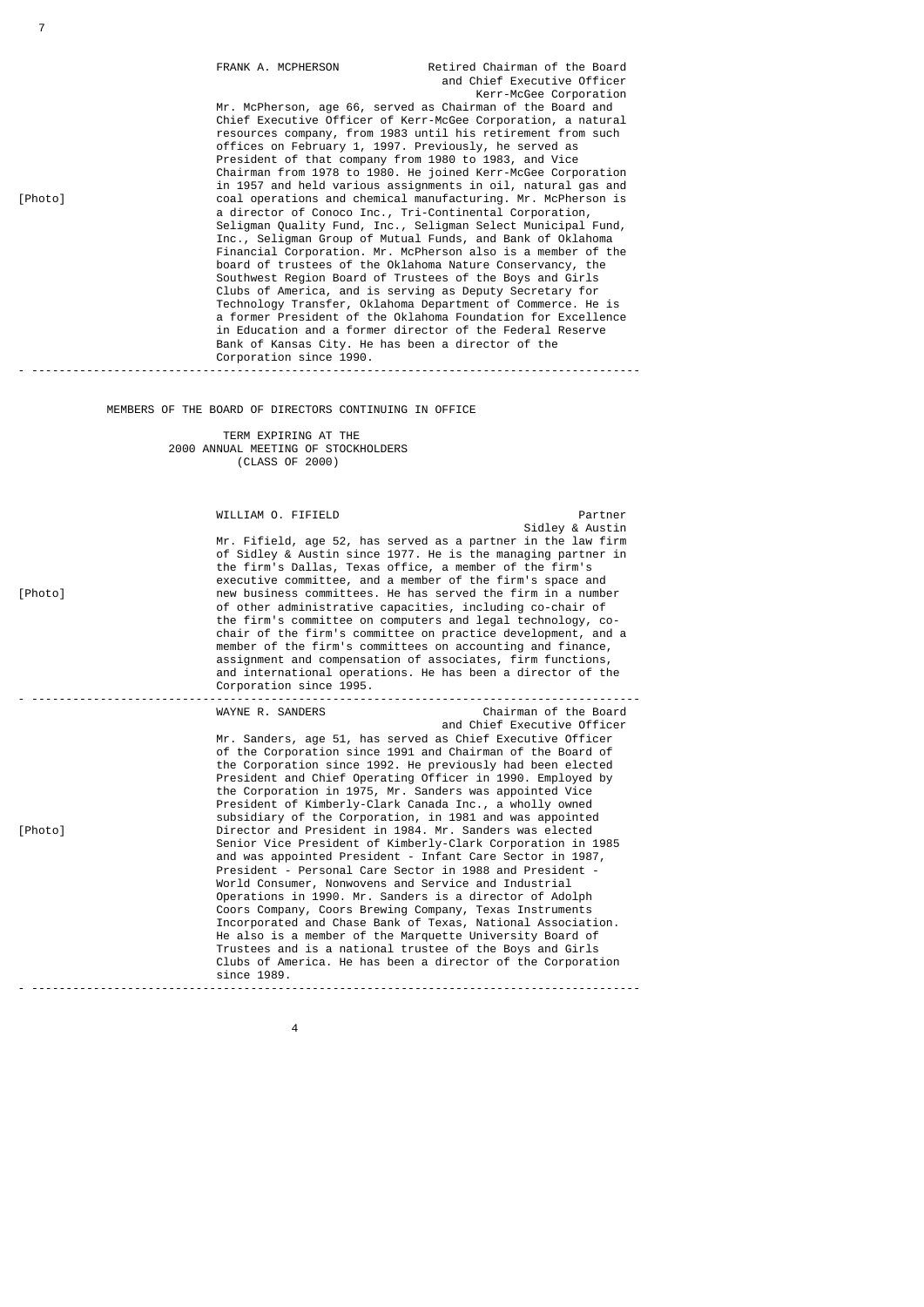| [Photo] | WOLFGANG R. SCHMITT<br>Mr. Schmitt, age 55, has served as Chairman of the Board of<br>Rubbermaid Incorporated since 1993, and as Chief Executive<br>Officer since 1992. He previously was elected President and<br>Chief Operating Officer in 1991, Executive Vice President in<br>1987 and President of the Home Products Division in 1984. He<br>joined Rubbermaid Incorporated in 1966 and has been employed<br>in various marketing and research and development<br>assignments. Mr. Schmitt is a director of Rubbermaid<br>Incorporated and Parker-Hannifin Corporation and serves as a<br>trustee of Otterbein College. He has been a director of the<br>Corporation since 1994.                                                                | Chairman of the Board and<br>Chief Executive Officer<br>Rubbermaid Incorporated |
|---------|-------------------------------------------------------------------------------------------------------------------------------------------------------------------------------------------------------------------------------------------------------------------------------------------------------------------------------------------------------------------------------------------------------------------------------------------------------------------------------------------------------------------------------------------------------------------------------------------------------------------------------------------------------------------------------------------------------------------------------------------------------|---------------------------------------------------------------------------------|
| [Photo] | RANDALL L. TOBIAS<br>Mr. Tobias, age 57, served as Chairman of the Board and<br>Chief Executive Officer of Eli Lilly and Company from June<br>1993 until his retirement as Chief Executive Officer on June<br>30, 1998, and as Chairman on December 31, 1998. He<br>previously had been Vice Chairman of the Board of AT&T since<br>1986, and had been employed by AT&T since 1964. Mr. Tobias<br>is a director of Phillips Petroleum, Inc. and Knight-Ridder,<br>Inc. and is Chairman Emeritus of Eli Lilly and Company. He<br>is a member of the Business Council. He is chairman of the<br>board of trustees of Duke University and a trustee of the<br>Colonial Williamsburg Foundation. He has been a director of<br>the Corporation since 1994. | Chairman Emeritus<br>Eli Lilly and Company                                      |
|         | TERM EXPIRING AT THE<br>2001 ANNUAL MEETING OF STOCKHOLDERS<br>(CLASS OF 2001)                                                                                                                                                                                                                                                                                                                                                                                                                                                                                                                                                                                                                                                                        |                                                                                 |
| [Photo] | PASTORA SAN JUAN CAFFERTY<br>University of Chicago<br>Mrs. Cafferty, age 58, has been a Professor since 1985 at<br>the University of Chicago's School of Social Service<br>Administration where she has been a member of the faculty<br>since 1971. Mrs. Cafferty is a director of the People's<br>Energy Corporation, Harris Trust and Savings Bank, Harris<br>Bancorp, Inc., Harris Bankmont, Inc., and Waste Management<br>Holdings, Inc. and a Trustee of The Lyric Opera and Rush-<br>Presbyterian-St. Luke's Medical Center in Chicago. She has<br>been a director of the Corporation since 1976.                                                                                                                                               | Professor                                                                       |
|         |                                                                                                                                                                                                                                                                                                                                                                                                                                                                                                                                                                                                                                                                                                                                                       |                                                                                 |

the contract of the contract of the contract of the contract of the contract of the contract of the contract o

8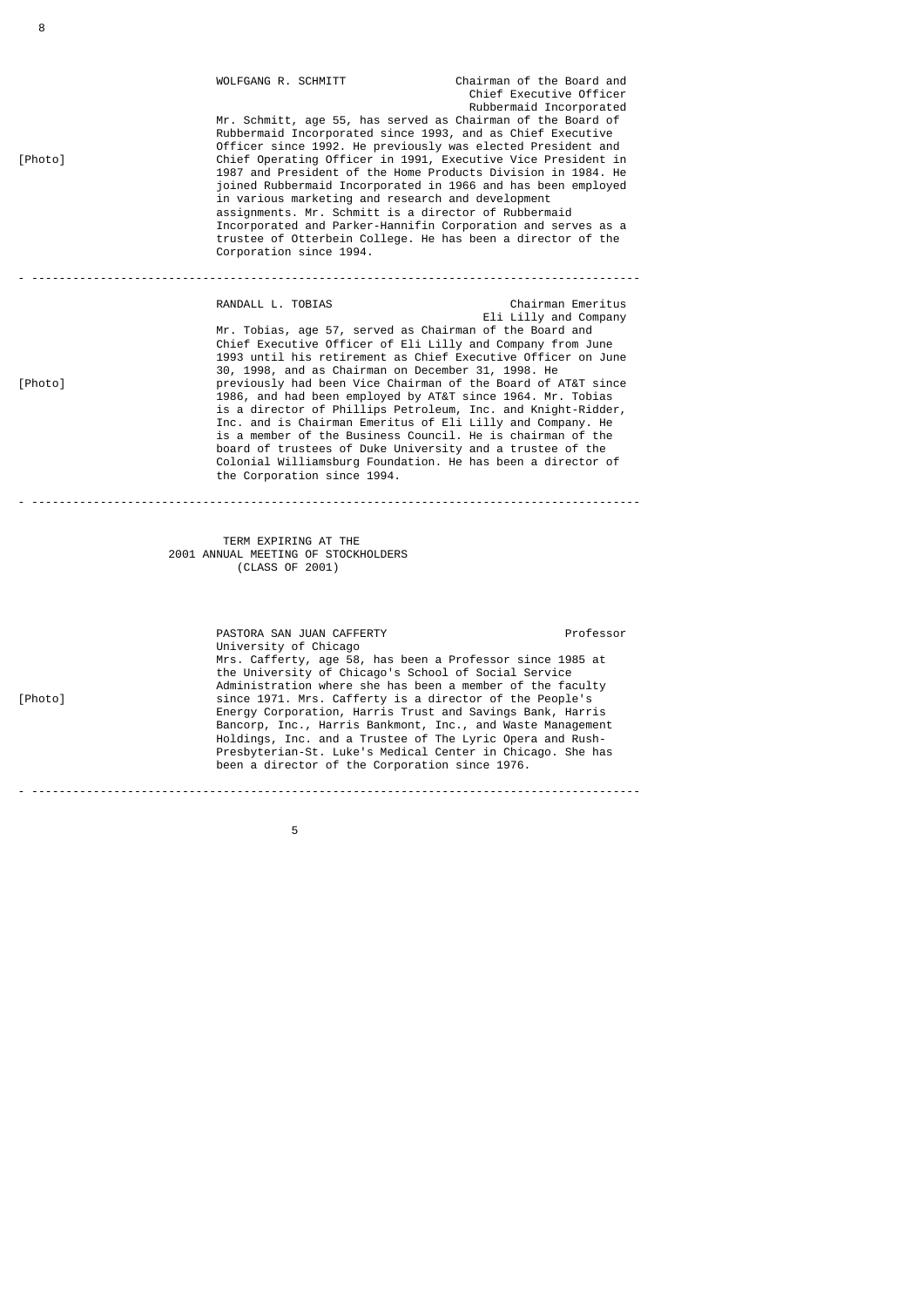| [Photo] | CLAUDIO X, GONZALEZ<br>of Kimberly-Clark de Mexico, S.A. de C.V., in 1957. Mr.<br>Gonzalez was elected Vice President of Operations of<br>Unilever PLC, The Mexico Fund, Planet Hollywood<br>Council of J.P. Morgan. He has been a director of the<br>Corporation since 1976. | Chairman of the Board<br>and Managing Director<br>Kimberly-Clark de Mexico, S.A. de C.V.<br>Mr. Gonzalez, age 64, has served as Chairman of the Board<br>and Managing Director of Kimberly-Clark de Mexico, S.A. de<br>C.V., an equity company of the Corporation and a producer of<br>disposable consumer products, pulp, and writing and other<br>papers, since 1973. He was employed by the Corporation in<br>1956 and by Kimberly-Clark de Mexico, S.A., the predecessor<br>Kimberly-Clark de Mexico, S.A. in 1962 and Executive Vice<br>President and Managing Director in 1966. He is a director of<br>Kellogg Company, General Electric Company, Unilever N.V.,<br>International, Banco Nacional de Mexico, Grupo Industrial<br>ALFA, Grupo Modelo, Grupo Carso, Telefonos de Mexico and<br>Televisa, and is a member of the International Advisory |
|---------|-------------------------------------------------------------------------------------------------------------------------------------------------------------------------------------------------------------------------------------------------------------------------------|------------------------------------------------------------------------------------------------------------------------------------------------------------------------------------------------------------------------------------------------------------------------------------------------------------------------------------------------------------------------------------------------------------------------------------------------------------------------------------------------------------------------------------------------------------------------------------------------------------------------------------------------------------------------------------------------------------------------------------------------------------------------------------------------------------------------------------------------------------|
|         | LOUIS E. LEVY                                                                                                                                                                                                                                                                 | Retired Partner and Vice Chairman                                                                                                                                                                                                                                                                                                                                                                                                                                                                                                                                                                                                                                                                                                                                                                                                                          |
| [Photo] | that firm in 1990. He had been a member of the board of<br>been a director of the Corporation since 1991.                                                                                                                                                                     | KPMG Peat Marwick<br>Mr. Levy, age 66, served as a partner of KPMG Peat Marwick<br>or its predecessor firms from 1968 until his retirement from<br>directors of KPMG Peat Marwick or its predecessor firms from<br>1978 until his retirement. In addition, he was Vice Chairman<br>of KPMG Peat Marwick, responsible for Professional Standards<br>and Quality Assurance. Mr. Levy is a member of the board of<br>directors of Household International, Inc. and the BT Alex.<br>Brown/Flag Investors Group of Mutual Funds. He is Chairman<br>Emeritus of the National Multiple Sclerosis Society. He has                                                                                                                                                                                                                                                 |
| [Photo] | is a director of Bausch & Lomb Incorporated and Viad<br>Corporation. She has been a director of the Corporation<br>since 1995.                                                                                                                                                | LINDA JOHNSON RICE President and Chief Operating Officer<br>Johnson Publishing Company, Inc.<br>Mrs. Johnson Rice, age 41, has been President and Chief<br>Operating Officer of Johnson Publishing Company, Inc., a<br>multi-media company, since 1987. She joined that company in<br>1980, and became Vice President in 1985. Mrs. Johnson Rice                                                                                                                                                                                                                                                                                                                                                                                                                                                                                                           |

9

 $\sim$  6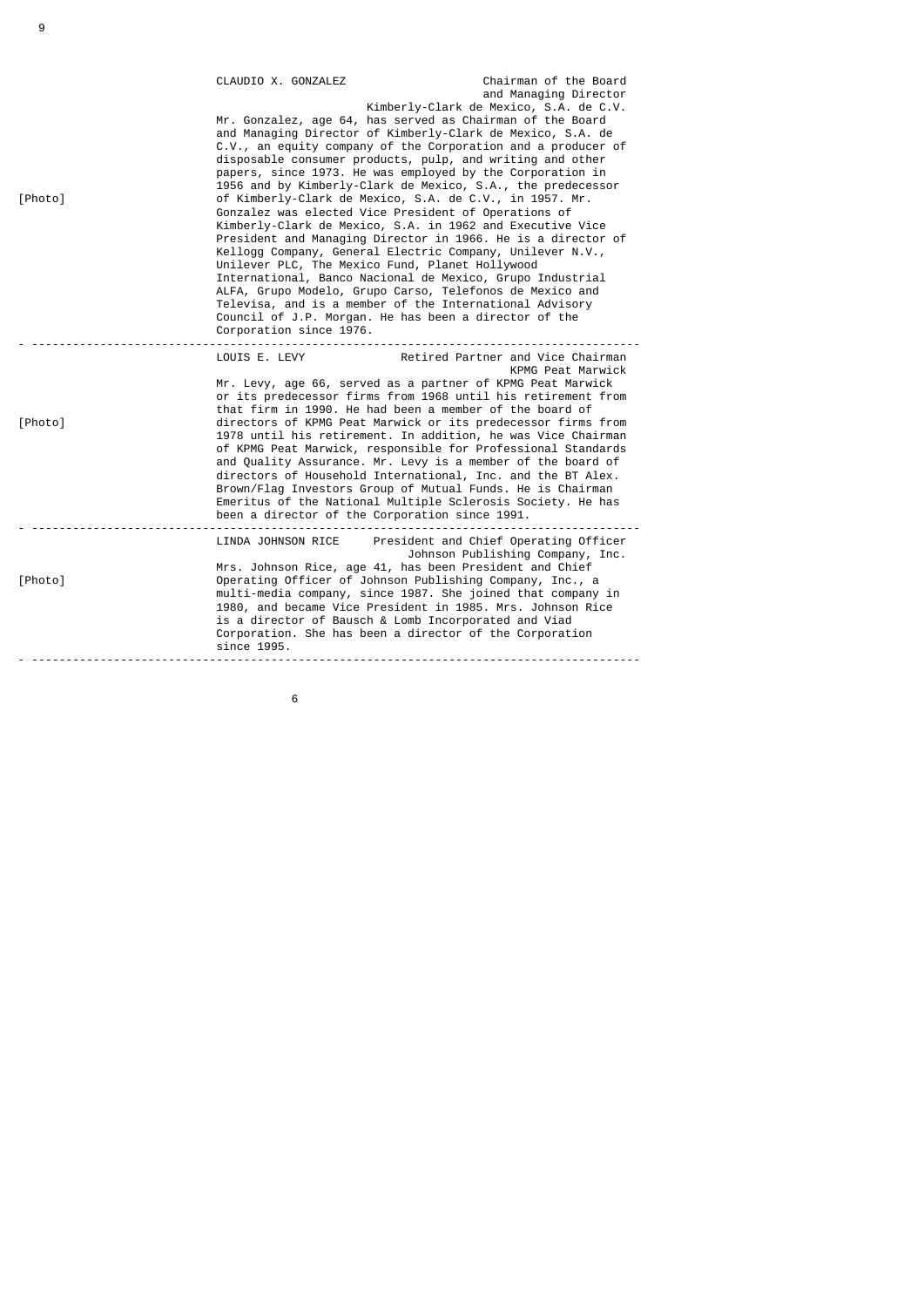#### SECURTTY OWNERSHTP OF MANAGEMENT

10

 The following table sets forth information as of December 31, 1998 (unless otherwise noted) regarding the number of shares of the common stock of the Corporation beneficially owned by all directors and nominees, by each of the executive officers named in "Executive Compensation" below, and by all directors, nominees and executive officers as a group.

| NAME OF INDIVIDUAL OR<br>IDENTITY OF GROUP                | AMOUNT AND NATURE OF<br>BENEFICIAL OWNERSHIP(1)(2)(3) |
|-----------------------------------------------------------|-------------------------------------------------------|
|                                                           |                                                       |
|                                                           | 16,400(4)                                             |
|                                                           | 5,070(5)                                              |
|                                                           | 9,800(5)                                              |
|                                                           | 9,000(6)                                              |
|                                                           | 309,766(7)(8)                                         |
|                                                           | 281,907(7)                                            |
|                                                           | 327, 922(7)                                           |
|                                                           | 5,800(5)                                              |
|                                                           | 127,332                                               |
|                                                           | 5,200(5)                                              |
|                                                           | 8,000(5)(9)                                           |
|                                                           | 3,800                                                 |
|                                                           | 1, 112, 269(7)                                        |
|                                                           | 2,800(5)                                              |
|                                                           | 274,683(7)                                            |
|                                                           | 8,800(5)(10)                                          |
| All directors, nominees and executive officers as a group | 3,024,673(7)(11)                                      |
|                                                           |                                                       |

- ---------------
- (1) Except as otherwise noted, the directors, nominees and named executive officers, and the directors, nominees and executive officers as a group, have sole voting and investment power with respect to the shares listed.
- (2) Each director, nominee and named executive officer, and all directors, nominees and executive officers as a group, own less than one percent of the outstanding shares of the Corporation's common stock.
- (3) For each director who is not an officer or employee of the Corporation or any of its subsidiaries or equity companies, share amounts include shares issued pursuant to the Outside Directors' Stock Compensation Plan. See "Executive Compensation -- Compensation of Directors."
- (4) Includes 1,600 shares held by a trust for Mr. Bergstrom's son and daughter for which Mr. Bergstrom serves as trustee. Also includes 5,000 shares held by Bergstrom Investments L.P., a partnership of which Mr. Bergstrom and his brother are general partners and their respective children are limited partners, and of which Mr. Bergstrom shares voting control.
- (5) In addition to the shares listed in the table which are beneficially owned, the following directors have stock credits allocated to their deferred compensation accounts as of December 31, 1998 under the Corporation's deferred compensation plan for directors: Mrs. Cafferty, 21,496 credits; Mr. Collins, 44,402 credits; Mr. Fifield, 3,872 credits; Mr. Levy, 6,427 credits; Mr. McPherson, 1,431 credits; Mr. Schmitt, 5,096 credits; and Mr. Tobias, 6,248 credits. The accounts reflect the election of the directors to defer into stock credits compensation previously earned by them as directors of the Corporation. Although such directors are fully at risk as to the price of the Corporation's common stock represented by stock credits, such stock credits are not shares of stock and the directors do not have any rights as holders of common stock with respect to such stock credits. See "Executive Compensation -- Compensation of Directors" for additional information concerning such deferred stock accounts.
- (6) Includes 1,200 shares held by Mr. Decherd's son, who has sole voting and investment power with respect to such shares.
- (7) Includes the following shares which could be acquired within 60 days of December 31, 1998 by: Mr. Donehower, 239,005 shares; Mr. Everbach, 205,917 shares; Mr. Falk, 284,735 shares; Mr. Sanders, 859,717 shares; Ms. Seifert, 254,391 shares; and all directors, nominees and executive officers as a group, 2,284,474 shares. Also, shares of common stock held by the trustee of the Corporation's Salaried Employees Incentive Investment Plan for the benefit of, and which are attributable to the accounts in the plan of, the respective directors, nominees and executive officers above are included in this table.
- (8) Includes 1,140 shares held by Mr. Donehower's daughter with respect to which Mr. Donehower shares voting and investment power with his daughter.
- (9) Mr. McPherson shares voting and investment power with respect to 6,200 shares.
- (10) Includes 5,000 shares acquired by Mr. Tobias on January 29, 1999.
- (11) Voting and investment power with respect to 12,340 of such shares is shared.

7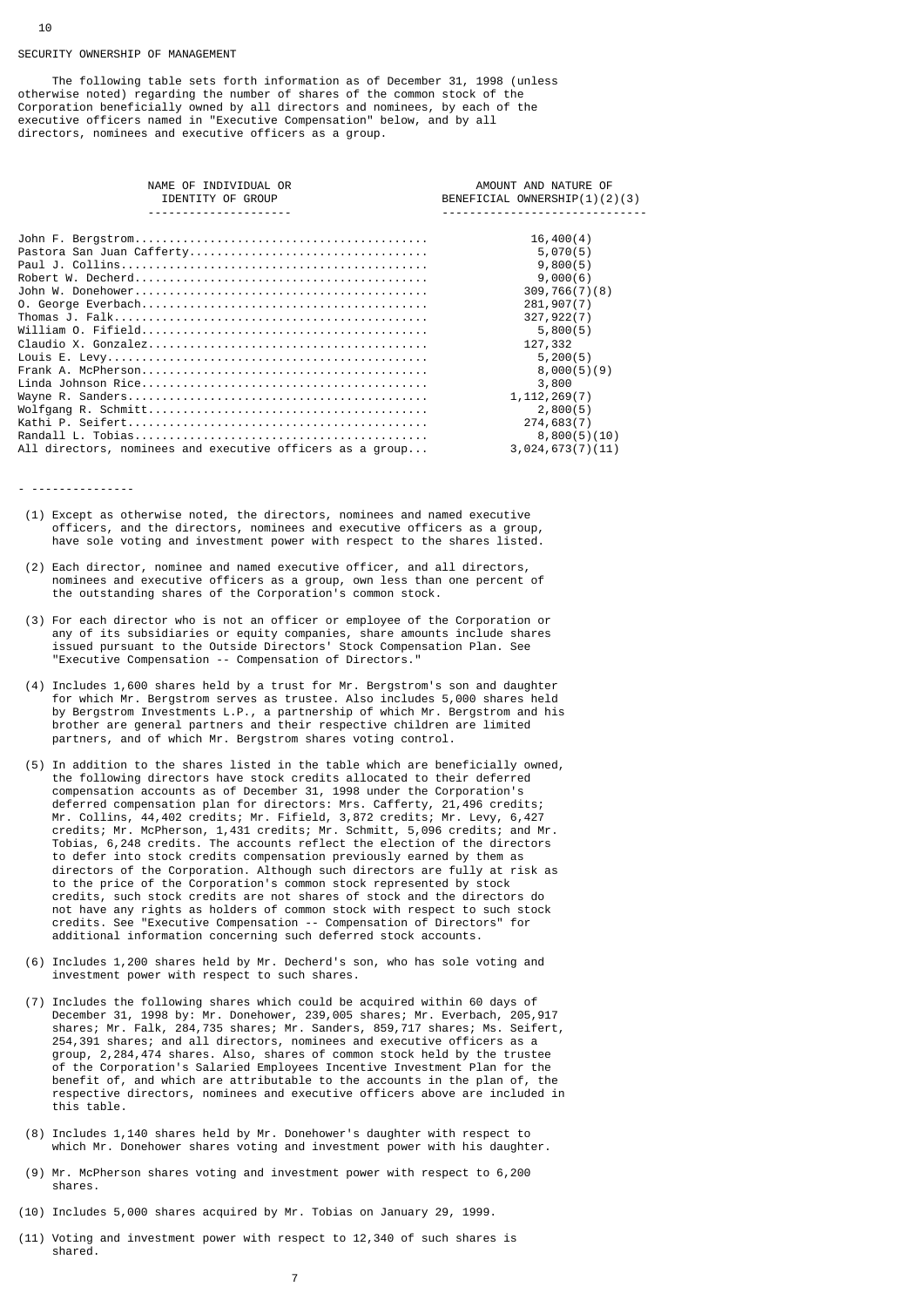#### CERTAIN TRANSACTIONS AND BUSINESS RELATIONSHIPS

 In 1998, the Corporation and certain of its subsidiaries retained the legal services of Sidley & Austin. William O. Fifield, a director of the Corporation, is a partner in that firm. Management believes that the cost of services so rendered by Sidley & Austin during 1998 was reasonable compared with the cost of obtaining similar services from other law firms. The Corporation and certain of its subsidiaries expect to retain Sidley & Austin in 1999.

 The Corporation paid \$471,000 to Bergstrom Corporation in 1998 for automobile rental and purchasing costs and hotel and lodging costs. John F. Bergstrom and Richard A. Bergstrom, his brother, own 75 percent and 25 percent, respectively, of Bergstrom Corporation. In addition, the Corporation leases office space in Neenah, Wisconsin from Neenah Downtown Redevelopment Associates Limited Partnership, a partnership engaged in the redevelopment of downtown real estate. John F. Bergstrom owns a 15 percent limited partner interest in such partnership. During 1998, rental payments made by the Corporation to such partnership were \$632,000.

 During 1998, K-C Aviation Inc., a former wholly owned subsidiary of the Corporation, serviced and managed a corporate aircraft owned by Bergstrom Pioneer Auto and Truck Leasing ("Bergstrom Leasing"), a wholly owned subsidiary of Bergstrom Corporation. In addition, during 1998, the Corporation provided certain pilot services to Bergstrom Corporation with respect to such aircraft. The total fees paid in 1998 to K-C Aviation Inc. and the Corporation by Bergstrom Leasing and Bergstrom Corporation for such services rendered were \$677,000. The Corporation sold the outstanding shares of K-C Aviation Inc. on August 19, 1998.

 Management believes that the amounts charged and paid in connection with the foregoing arrangements were reasonable compared with the amounts which would be charged and paid for similar services or products from an unaffiliated third party. Except with respect to aircraft services previously provided by K-C Aviation Inc., and hotel and lodging services, the Corporation expects to engage in similar transactions with Bergstrom Corporation, Bergstrom Leasing and the partnership in 1999.

#### BOARD OF DIRECTORS AND COMMITTEES

 The Board of Directors met eight times in 1998. All of the incumbent directors, except Mr. Schmitt, attended at least 75% of the total number of meetings of the Board and committees of the Board on which they served.

 The standing committees of the Board include, among others, the Audit Committee, the Compensation Committee and the Nominating Committee.

 The Audit Committee, currently composed of Mr. Collins, Chairman, Mr. Bergstrom, Mr. Decherd, Mr. Fifield, Mrs. Johnson Rice, and Mr. Schmitt, met three times during 1998. The Committee selects, subject to stockholder approval, and engages independent auditors to audit the books, records and accounts of the Corporation, determines the scope of such audits, and establishes policy in connection with internal audit programs of the Corporation.

 The Compensation Committee, currently composed of Mr. Levy, Chairman, Mrs. Cafferty, Mr. McPherson and Mr. Tobias, met three times during 1998. The nature and scope of the Committee's responsibilities are set forth below under "Executive Compensation -- Board Compensation Committee Report on Executive Compensation."

 The Nominating Committee, currently composed of Mr. McPherson, Chairman, Mrs. Cafferty, Mr. Decherd and Mr. Levy, met once during 1998. The Committee proposes and considers suggestions for candidates for membership on the Board, and recommends candidates to the Board to fill Board vacancies. It also proposes to the Board a slate of directors for submission to the stockholders at the Annual Meeting.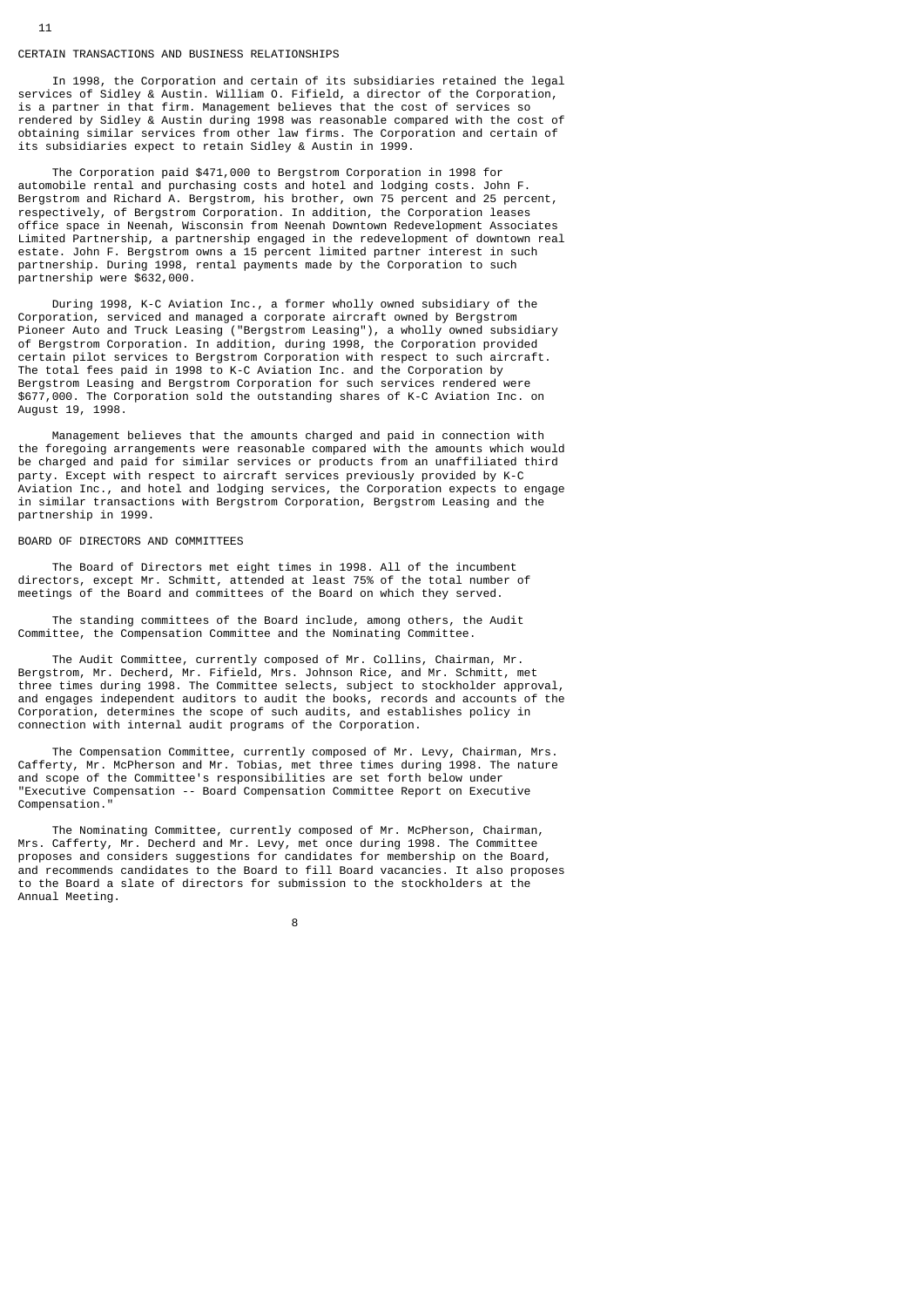#### STOCKHOLDER NOMINATIONS FOR DIRECTORS

 The Nominating Committee of the Board of Directors considers nominees recommended by stockholders as candidates for election to the Board of Directors at the Annual Meeting of Stockholders. A stockholder wishing to nominate a candidate for election to the Board at the Annual Meeting is required to give written notice to the Secretary of the Corporation of his or her intention to make such a nomination. The notice of nomination must be received by the Corporation not less than 50 days nor more than 75 days prior to the stockholders' meeting, or if the Corporation gives less than 60 days' notice of the meeting date, the notice of nomination must be received within 10 days after the meeting date is announced. The notice of nomination is required to contain certain information about both the nominee and the stockholder making the nomination. The Corporation may require that the proposed nominee furnish other information to determine that person's eligibility to serve as a director. A nomination which does not comply with the above procedure will be disregarded.

# EXECUTIVE COMPENSATION

 The table which follows sets forth information concerning compensation for each of 1996, 1997 and 1998 awarded to, earned by, or paid to the chief executive officer and the four most highly compensated executive officers of the Corporation other than the chief executive officer whose total annual salary and bonus exceeded \$100,000:

# SUMMARY COMPENSATION TABLE

|                                  |      |            |                     | LONG TERM<br>COMPENSATION                          |                                                  |                                                     |                                       |  |  |
|----------------------------------|------|------------|---------------------|----------------------------------------------------|--------------------------------------------------|-----------------------------------------------------|---------------------------------------|--|--|
|                                  |      |            | ANNUAL COMPENSATION |                                                    |                                                  |                                                     |                                       |  |  |
| NAME AND PRINCIPAL POSITION YEAR |      | SALARY(\$) | BONUS(\$)           | <b>OTHER</b><br>ANNUAL<br>COMPENSATION<br>( \$)(2) | SECURITIES<br>UNDERLYING<br>OPTIONS<br>$(\#)(3)$ | <b>PAYOUTS</b><br>LTIP<br><b>PAYOUTS</b><br>$($ \$) | ALL OTHER<br>COMPENSATION<br>( \$)(4) |  |  |
| Wayne R. Sanders                 | 1998 | 950,000    | 367,488(1)          | 3,414                                              | 210,000                                          | 0                                                   | 4,800                                 |  |  |
| Chairman of the Board            | 1997 | 950,000    | 232, 320(1)         | 3,506                                              | 180,000                                          | 1,792,841                                           | 4,800                                 |  |  |
| and Chief Executive Officer      | 1996 | 800,000    | 895,488(1)          | 1,415                                              | 210,000                                          | 1,233,089                                           | 4,500                                 |  |  |
| John W. Donehower                | 1998 | 395,000    | 121,800             | 1,576                                              | 48,000                                           | 0                                                   | 4,800                                 |  |  |
| Senior Vice President            | 1997 | 370,000    | 77,000              | 1,448                                              | 48,000                                           | 0                                                   | 4,800                                 |  |  |
| and Chief Financial Officer      | 1996 | 337,500    | 296,800(1)          | 0                                                  | 80,000                                           | 246,617                                             | 4,500                                 |  |  |
| 0. George Everbach               | 1998 | 405,000    | 121,800             | 0                                                  | 48,000                                           | 0                                                   | 4,800                                 |  |  |
| Senior Vice President - Law      | 1997 | 375,000    | 77,000              | 656                                                | 48,000                                           | 0                                                   | 4,800                                 |  |  |
| and Government Affairs           | 1996 | 362,500    | 296,800             | 400                                                | 80,000                                           | 493,235                                             | 4,500                                 |  |  |
| Thomas J. Falk                   | 1998 | 425,000    | 289, 425(1)         | 1,045                                              | 60,000                                           | 0                                                   | 4,800                                 |  |  |
| Group President -                | 1997 | 400,000    | 114, 204(1)         | 3,510                                              | 60,000                                           | 136,165                                             | 4,800                                 |  |  |
| Tissue, Pulp and Paper           | 1996 | 350,000    | 390,080             | 4,672                                              | 80,000                                           | 164,411                                             | 4,500                                 |  |  |
| Kathi P. Seifert                 | 1998 | 385,000    | 141,288             | 8,586                                              | 48,000                                           | 0                                                   | 4,800                                 |  |  |
| Group President -                | 1997 | 350,000    | 220,000             | 1,837                                              | 48,000                                           | 136,165                                             | 4,800                                 |  |  |
| North American Personal          | 1996 | 300,000    | 339,200             | 830                                                | 60,000                                           | 79,061                                              | 4,500                                 |  |  |
| Care Products                    |      |            |                     |                                                    |                                                  |                                                     |                                       |  |  |

- (1) Includes amounts voluntarily deferred by the executive officer under the Corporation's Deferred Compensation Plan. The Deferred Compensation Plan allows executive officers to defer portions of current base salary and bonus compensation otherwise payable during the year. See "Board Compensation Committee Report on Executive Compensation-Tax Deduction for Executive Compensation" below for a more complete description of the plan.
- (2) Amounts shown consist of amounts reimbursed for federal and state income taxes on certain personal and spousal travel required for company purposes, and reimbursements by the Corporation of certain educational expenses incurred by executive officers pursuant to the Corporation's Educational Opportunities Plan. The value of such amounts did not, for any of the executive officers named above, exceed, in the aggregate, \$50,000 in 1996, 1997 or 1998.
- (3) The Corporation paid a stock dividend on April 2, 1997 to stockholders of record on March 7, 1997 in order to effect a two-for-one stock split of the Corporation's common stock (the "Stock Split"). The options are shown on a post-Stock Split basis.
- (4) Amounts shown consist solely of the Corporation's matching contributions under the Corporation's Salaried Employees Incentive Investment Plan.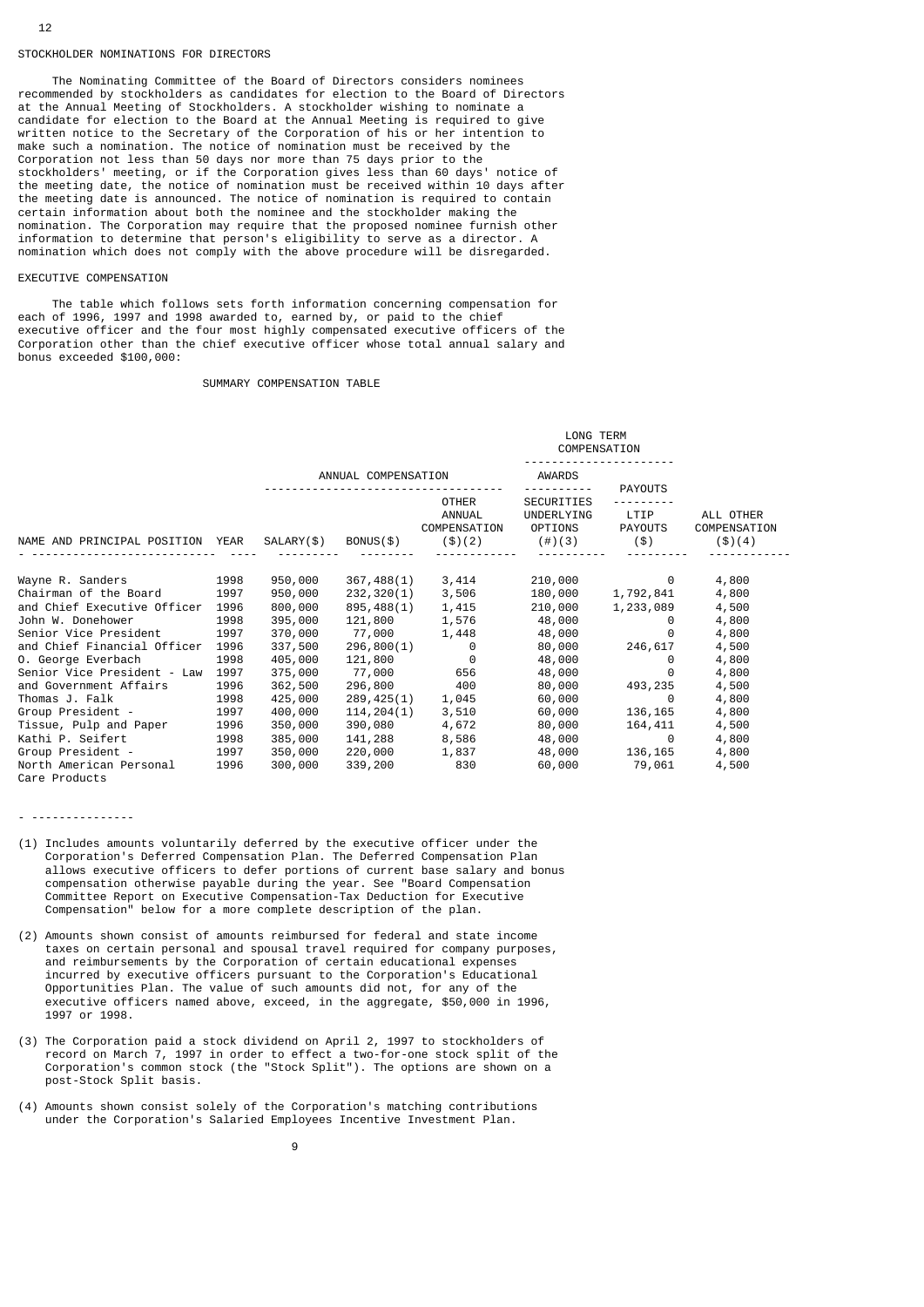The policies and practices of the Corporation pursuant to which the compensation set forth in the Summary Compensation Table was paid or awarded is described under "Board Compensation Committee Report on Executive Compensation" below.

 The table which follows sets forth information concerning grants of stock options during 1998 to each of the executive officers who is named in the Summary Compensation Table and the potential realizable value of such options at assumed annual rates of stock price appreciation for the option term.

### OPTION GRANTS IN 1998(1)

INDIVIDUAL GRANTS

|                    | NUMBER OF<br>% OF TOTAL<br>SECURITIES<br>OPTIONS<br>UNDERLYING<br><b>GRANTED TO</b><br><b>OPTIONS</b> |                                           | <b>EXERCISE OR</b>          |                    | POTENTIAL REALIZABLE VALUE AT<br>ASSUMED ANNUAL RATES OF STOCK<br>PRICE APPRECIATION FOR OPTION<br>TERM(2) |               |                |  |
|--------------------|-------------------------------------------------------------------------------------------------------|-------------------------------------------|-----------------------------|--------------------|------------------------------------------------------------------------------------------------------------|---------------|----------------|--|
| <b>NAME</b>        | GRANTED<br>(#)                                                                                        | <b>EMPLOYEES IN</b><br><b>FISCAL YEAR</b> | <b>BASE PRICE</b><br>(S/SH) | EXPIRATION<br>DATE | $0\%$ $($ \$)                                                                                              | $5\%$ $($ \$) | $10\%$ $($ \$) |  |
|                    |                                                                                                       |                                           |                             |                    |                                                                                                            |               |                |  |
| Wayne R. Sanders   | 210,000                                                                                               | 6.8                                       | 55.9375                     | 2/25/08            | 0                                                                                                          | 7,387,547     | 18,721,493     |  |
| John W. Donehower  | 48,000                                                                                                | 1.6                                       | 55.9375                     | 2/25/08            | 0                                                                                                          | 1,688,582     | 4,279,199      |  |
| O. George Everbach | 48,000                                                                                                | 1.6                                       | 55.9375                     | 2/25/08            | 0                                                                                                          | 1,688,582     | 4,279,199      |  |
| Thomas J. Falk     | 60,000                                                                                                | 2.0                                       | 55.9375                     | 2/25/08            | 0                                                                                                          | 2,110,728     | 5,348,998      |  |
| Kathi P. Seifert   | 48,000                                                                                                | 1.6                                       | 55.9375                     | 2/25/08            | 0                                                                                                          | 1,688,582     | 4,279,199      |  |
|                    |                                                                                                       |                                           |                             |                    |                                                                                                            |               |                |  |

- ---------------

- (1) The plans governing stock option grants provide that the option price per share shall be no less than 100 percent of the market value per share of the Corporation's common stock at the date of grant. The term of any option is no more than 10 years from the date of grant. Options granted in 1998 become exercisable 30 percent after the first year following the grant thereof, an additional 30 percent after the second year and the remaining 40 percent after the third year; provided however, that all such options become exercisable for three years upon the death, total and permanent disability, or retirement of the officer.
- (2) The dollar amounts under these columns are the result of calculations at the 5% and 10% rates set by, and the 0% rate permitted by, Securities and Exchange Commission rules and are not intended to forecast possible future appreciation, if any, in the Corporation's stock price.

 The table which follows sets forth information concerning exercises of stock options during 1998 by each of the executive officers who is named in the Summary Compensation Table and the value of each such officer's unexercised options as of December 31, 1998 based on a closing stock price of \$54.50 per share of the Corporation's common stock on such date:

> AGGREGATED OPTION EXERCISES IN 1998 AND OPTION VALUES AS OF DECEMBER 31, 1998

| <b>NAME</b>        | SHARES ACQUIRED<br>ON EXERCISE<br>$($ # $)$ | VALUE<br>REALIZED<br>(3) | NUMBER OF<br><b>SECURITIES</b><br>UNDERLYING<br>UNEXERCISED<br>OPTIONS AT<br>DECEMBER 31,<br>1998 $($ #)<br>EXERCISABLE/<br>UNEXERCISABLE | VALUE OF<br>UNEXERCISED<br>IN-THE-MONEY<br>OPTIONS AT<br>DECEMBER 31,<br>1998 (\$)<br>EXERCISABLE/<br>UNEXERCISABLE |
|--------------------|---------------------------------------------|--------------------------|-------------------------------------------------------------------------------------------------------------------------------------------|---------------------------------------------------------------------------------------------------------------------|
| Wayne R. Sanders   | 180,000                                     | 5,372,100                | 658,718                                                                                                                                   | 15,755,567                                                                                                          |
|                    |                                             |                          | 420,000                                                                                                                                   | 1,790,250                                                                                                           |
| John W. Donehower  | 0                                           | 0                        | 178,206                                                                                                                                   | 4,067,618                                                                                                           |
|                    |                                             |                          | 113,600                                                                                                                                   | 617,200                                                                                                             |
| 0. George Everbach | 0                                           | 0                        | 145, 118                                                                                                                                  | 3,080,107                                                                                                           |
|                    |                                             |                          | 113,600                                                                                                                                   | 617,200                                                                                                             |
| Thomas J. Falk     | 0                                           | 0                        | 216,736                                                                                                                                   | 5,088,201                                                                                                           |
|                    |                                             |                          | 134,000                                                                                                                                   | 655,000                                                                                                             |
| Kathi P. Seifert   | 2,500                                       | 71,331                   | 201,592                                                                                                                                   | 5,020,964                                                                                                           |
|                    |                                             |                          | 105,600                                                                                                                                   | 500,700                                                                                                             |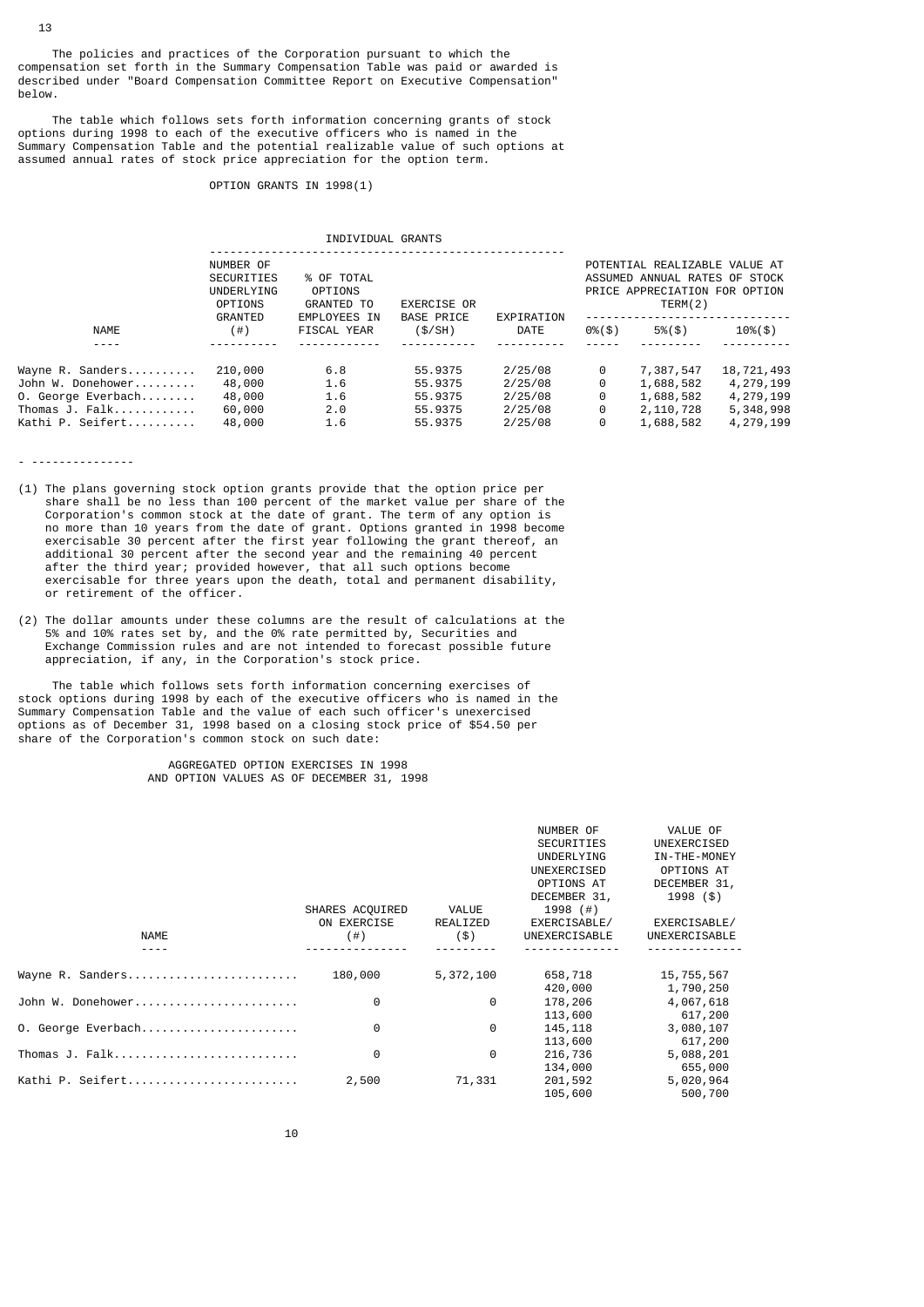The table which follows sets forth information (on a post-Stock Split basis) concerning grants of participation share awards during 1998 to each of the executive officers who is named in the Summary Compensation Table and the estimated future payouts with respect thereto:

### LONG-TERM INCENTIVE PLANS - AWARDS IN 1998(1)

|                    | NUMBER OF<br>SHARES, UNITS | PERFORMANCE<br>OR OTHER<br>PERIOD UNTIL | ESTIMATED FUTURE PAYOUTS UNDER<br>NON-STOCK PRICE-BASED PLANS |           |         |
|--------------------|----------------------------|-----------------------------------------|---------------------------------------------------------------|-----------|---------|
|                    | OR OTHER                   | MATURATION                              | THRESHOLD                                                     | TARGET    | MAXIMUM |
| NAME               | RIGHTS(H)                  | OR PAYOUT                               | $($ \$)                                                       | ( \$)(2)  | $($ \$) |
|                    |                            |                                         |                                                               |           |         |
| Wayne R. Sanders   | 70,000                     | 5 years                                 | N/A                                                           | 1,808,100 | N/A     |
| John W. Donehower  | 24,000                     | 5 years                                 | N/A                                                           | 619,920   | N/A     |
| 0. George Everbach | 24,000                     | 5 years                                 | N/A                                                           | 619,920   | N/A     |
| Thomas J. Falk     | 30,000                     | 5 years                                 | N/A                                                           | 774,900   | N/A     |
| Kathi P. Seifert   | 24,000                     | 5 years                                 | N/A                                                           | 619,920   | N/A     |

- ---------------

(1) Pursuant to the 1992 Equity Participation Plan (the "1992 Plan") governing participation shares, each participation share is assigned a base value equal to the book value of one share of the Corporation's common stock as of the close of the fiscal year immediately prior to the award. Each share in a participant's account is assigned a dividend rate equal to the rate declared on the Corporation's common stock. At the end of each fiscal quarter such dividend amount is determined by multiplying the total cash dividend declared per share of the Corporation's common stock during such quarter by the total of the participation shares and dividend shares in the participant's account. Such amount, when divided by the book value of one share of the Corporation's common stock at the close of such fiscal quarter, is the number of dividend shares credited to a participant's account for such quarter.

 The 1992 Plan, however, provides that no dividend shares will be credited to a participant's account in any quarter in which the total cash dividends per share of common stock are (i) less than \$.205 or (ii) less than the total cash dividends per share of common stock for the same quarter of the immediately preceding year. In addition, in any quarter in which the dividend is less than the dividend for the same quarter of the preceding year, the book value of the participation shares will be reduced by the difference in the dividend amounts between the two quarters.

 The normal maturity date of a participation share award will be the close of the fiscal year in which the fifth or seventh anniversary of the date of the award occurs. Within 90 days after such maturity date, the participant is entitled to receive a cash payment equal to the sum of (i) the increase (if any) in book value of the participation shares on the maturity date of the award over the base value of such shares, and (ii) the book value of the dividend shares on the maturity date (equal to the book value of an equivalent number of shares of the Corporation's common stock). In addition, the 1992 Plan provides that up to 50 percent of the payment of matured participation share awards may be made in the form of the Corporation's common stock as determined by the Compensation Committee when the award is granted.

 The book value for purposes of awards made pursuant to the 1992 Plan shall be adjusted to exclude the effect of stock repurchases and changes in the Corporation's accounting policies. Further, in the event there are any changes in the common stock or the capitalization of the Corporation through a corporate transaction, such as a merger or an acquisition involving the issuance of common stock, or other changes in the corporate structure of the Corporation, such as a stock split or stock dividend, appropriate adjustments shall be made to the number of participation shares, the base value per participation share awarded to participants, and the number of dividend shares credited to participants' accounts, to the extent necessary to preserve the benefit to the participants of awards made under the 1992 Plan.

(2) Under the 1992 Plan, there is no threshold or maximum payout. Based on the Corporation's 1998 performance, the target amounts assume an 18.1% annual increase in the book value of the Corporation's common stock (as determined in accordance with the 1992 Plan) during the term of the award, and a \$.01 per share annual increase in the quarterly dividend rate. These assumptions are not intended to be a forecast of future performance by the Corporation.

### BOARD COMPENSATION COMMITTEE REPORT ON EXECUTIVE COMPENSATION

 The Compensation Committee of the Board of Directors of the Corporation is composed entirely of Independent Directors. See "Proposal 1. Election of Directors - General Information." The Board designates the members and the Chairman of such committee. The Compensation Committee also constitutes the stock option committee for the stock option plans of the Corporation with respect to which information regarding stock option grants and exercise transactions is disclosed in this Proxy Statement. In addition, the Compensation Committee is responsible for establishing and administering the policies which govern annual compensation and long-term incentive awards. The Compensation Committee periodically evaluates the Corporation's compensation programs, and compares them with those of other companies, both within the Corporation's peer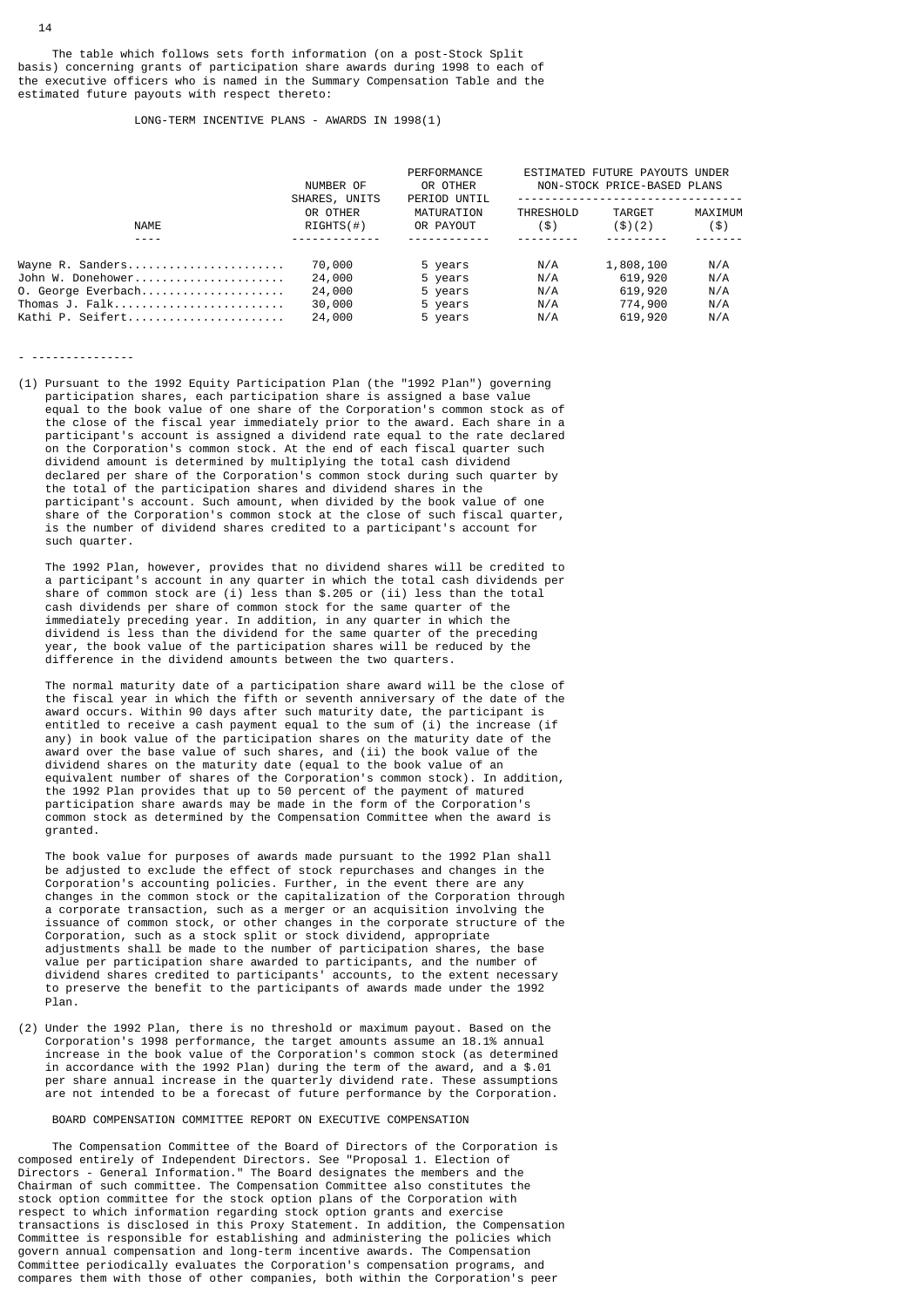industry group and other large industrial companies.

 The companies which the Compensation Committee uses for making base salary comparisons include some, but not all, of the companies appearing in the indexes of the performance graph below. The first group used for comparison is composed of 22 companies which have significant consumer businesses (the "Consumer Company Group"), of which the Corporation is about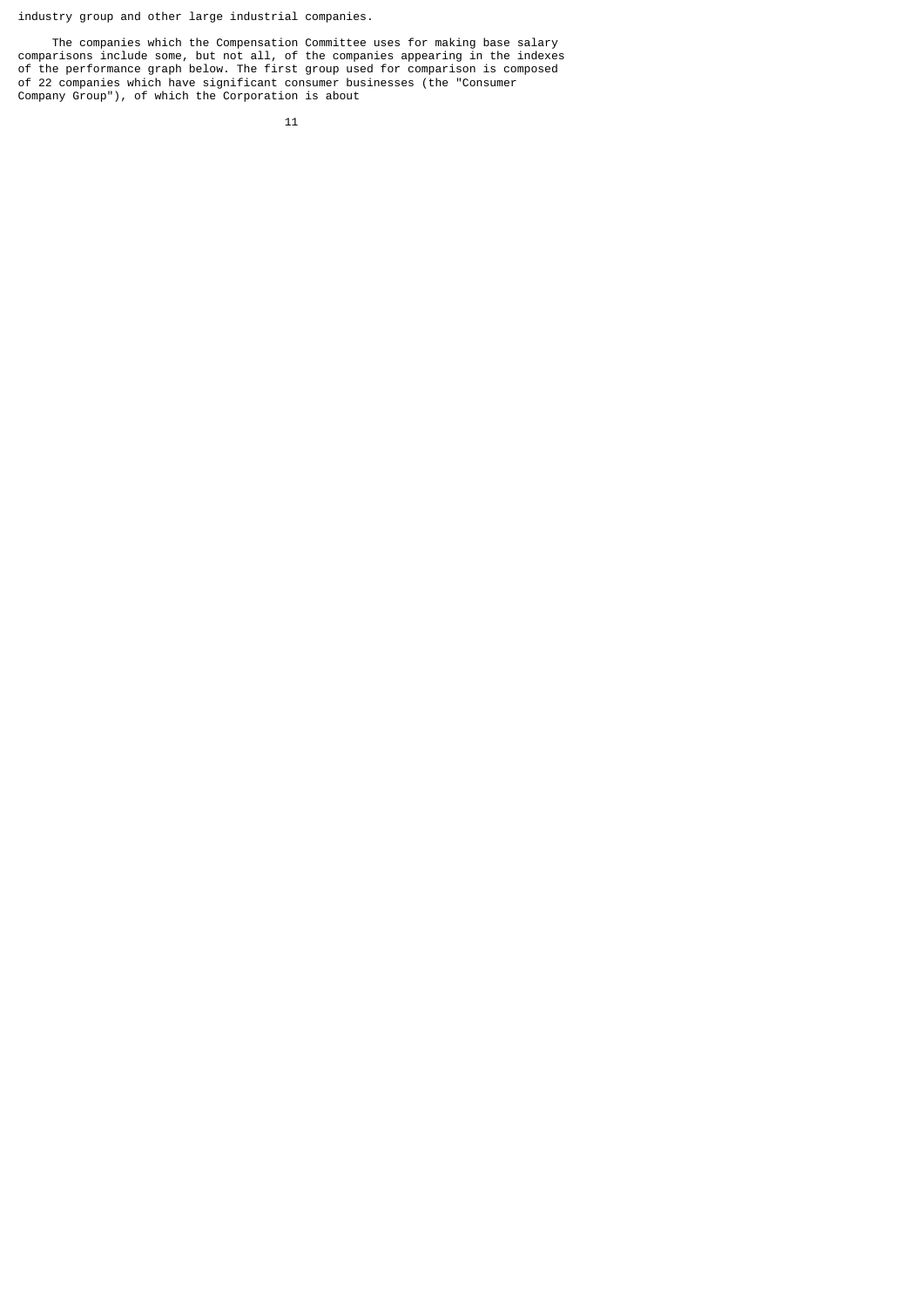median in terms of annual sales and with which the Corporation competes in its businesses and/or for executive talent. The second group used for comparison is composed of 237 industrial companies with annual sales exceeding \$1 billion (the "Industrial Company Group"), of which the Corporation is in the fourth quartile in terms of annual sales. Written salary information concerning the compensation practices of these two groups of companies was provided to the Corporation by two independent consultants.

 In determining the compensation to be paid to executive officers in 1998, the Compensation Committee employed compensation policies designed to align such compensation with the Corporation's overall business strategy, values and management initiatives. Such policies are intended to (i) reward executives for long-term strategic management and the enhancement of stockholder value through stock option and long-term incentive awards, (ii) support a performance-oriented environment that rewards achievement of internal company goals and recognizes company performance compared to the performance of similarly situated companies and of other large industrial companies through the annual payment of cash bonuses, and (iii) attract and retain executives whose abilities are considered essential to the long-term success and competitiveness of the Corporation through the Corporation's salary administration program.

### Salaries for 1998

 In determining base salaries of executive officers, the Compensation Committee compares the executive officers' salaries to those for similar positions in the two groups of companies referred to above, with primary emphasis placed upon the Consumer Company Group so that the Committee may compare data on specific salary levels for comparable positions. The Compensation Committee's policy is to set executive officers' salaries at or near the median salary level of such companies, with the salary of the Chief Executive Officer set at or near the median salary level for chief executive officers of the Consumer Company Group. In implementing such policy, the Compensation Committee also considers the individual performance of the officer, the performance of the unit over which the officer has responsibility (primarily based upon growth in the operating profit of such unit), the performance of the Corporation (primarily based upon growth in earnings per share and shareholder return), and the officer's tenure. No specific weight is assigned to any individual factor. Salary actions taken by the Compensation Committee with respect to the executive officers in 1998 were consistent with the policies and practices described above.

### Cash Bonus Awards for 1998

 The cash bonus awards for 1998 set forth in the Summary Compensation Table were based on the Corporation's Management Achievement Award Program. The Compensation Committee's policy is to provide opportunities to an executive officer for cash bonuses under such program which, together with his or her base salary, are within the third quartile (that quartile between the 50th and 75th percentile) of compensation for the Industrial Company Group if such officer's goals have been fully met during the year. In determining such target cash bonus awards, the Compensation Committee places primary emphasis on data for the Industrial Company Group, as opposed to the Consumer Company Group, because such data represents the performance based compensation practices of a broadly based group of companies.

 Actual annual cash bonus awards are determined by measuring performance against specific goals established at the beginning of each year. The goals for 1998 took into account, depending on the responsibility of the individual, the performance of the group or unit with which the individual is associated (primarily based upon growth in the operating profit of such unit) and the overall performance of the Corporation (based upon the Corporation's long-term goal of maintaining growth in earnings per share from operations (the "EPS Goal") and its long-term goal of consistently exceeding the S&P 500 index for total shareholder return (the "Shareholder Return Goal")). The cash bonus awards paid for 1998 with respect to the EPS Goal and Shareholder Return Goal were primarily in recognition of the progress, as determined by the members of the 12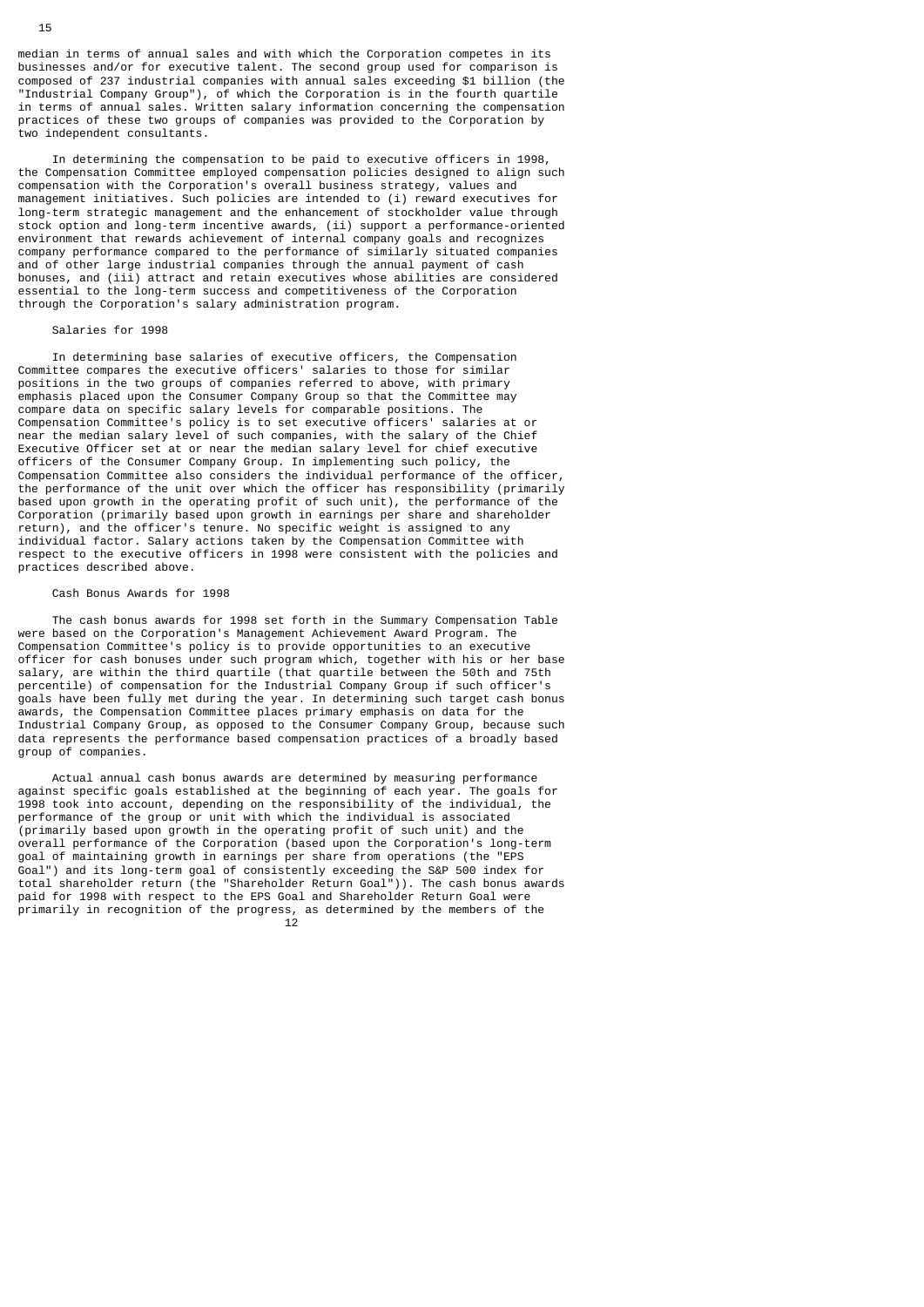Board of Directors who are Independent Directors (see "Proposal 1. Election of Directors -- General Information"), made by the Corporation during the vear toward attaining such Goals. An executive officer's goals are designed to reflect the relationship of his or her responsibilities to the Corporation's EPS Goal and Shareholder Return Goal. The goals described above may or may not be equally weighted and will vary from one executive officer to another. The opportunities for cash bonus awards for the executive officers in 1998 were consistent with the policies and practices described above.

 Based upon comparison of the most recent data provided by the independent consultants described above, the cash bonuses paid to the named executive officers, taken together with base salaries, were within the first quartile of such compensation for comparable officers in the Industrial Company Group except for Mr. Falk who was in the second quartile.

# Participation Shares and Stock Options

 The Corporation maintains the 1992 Equity Participation Plan pursuant to which stock option grants and long-term incentive awards have been made to executive officers in 1998 and also maintains the 1986 Equity Participation Plan (collectively, the "Equity Plans"). The Equity Plans are intended to provide a means of encouraging the acquisition of an ownership interest in the Corporation by employees, including executive officers, who contribute materially by managerial, scientific or other innovative means to the success of the Corporation, thereby increasing their motivation for and interest in the Corporation's long-term success.

 The 1986 Equity Participation Plan has expired, and no additional awards can be made under such plan. However, all awards outstanding on the expiration date remain in full force and effect in accordance with its terms. Only stock option awards are currently outstanding under the 1986 Equity Participation Plan.

 The number of long-term incentive or stock option awards granted to an executive officer is based principally on such officer's position and the compensation practices of the Consumer Company Group. The Compensation Committee's policy is for the value of such awards, on an annualized basis, to be within the third quartile with respect to similar awards made by the companies comprising such group. In implementing such policy, the Compensation Committee also considers the individual performance of the officer. The Committee does not determine the size of such grants by reference to the amount and value of awards currently held by an executive officer. However, the Compensation Committee takes into account the timing and size of prior grants to an executive officer. The payout resulting from any long-term incentive or stock option award is based on the growth in the book value and market value, respectively, of the Corporation's common stock subsequent to the grant of such awards.

 The 1992 Plan employs book value through the use of participation shares and dividend shares, each of which, when awarded, is credited to a participant's memorandum account. For a description of the material terms of participation share awards pursuant to the 1992 Plan, see note 1 to the table above entitled "Long-Term Incentive Plans - Awards in 1998."

 The Equity Plans also employ market value as a basis for rewarding past performance and as a motivation for future performance through the use of tax-qualified and nonqualified stock options. For a description of the material terms of stock option grants pursuant to the Equity Plans, see note 1 to the table above entitled "Option Grants in 1998."

### 1998 Compensation of the Chief Executive Officer

 The Compensation Committee reviews and adjusts the Chief Executive Officer's salary every two years. The Committee last increased the compensation of the Chief Executive Officer in 1997 based on the policies and practices described above. Based upon comparison of the data provided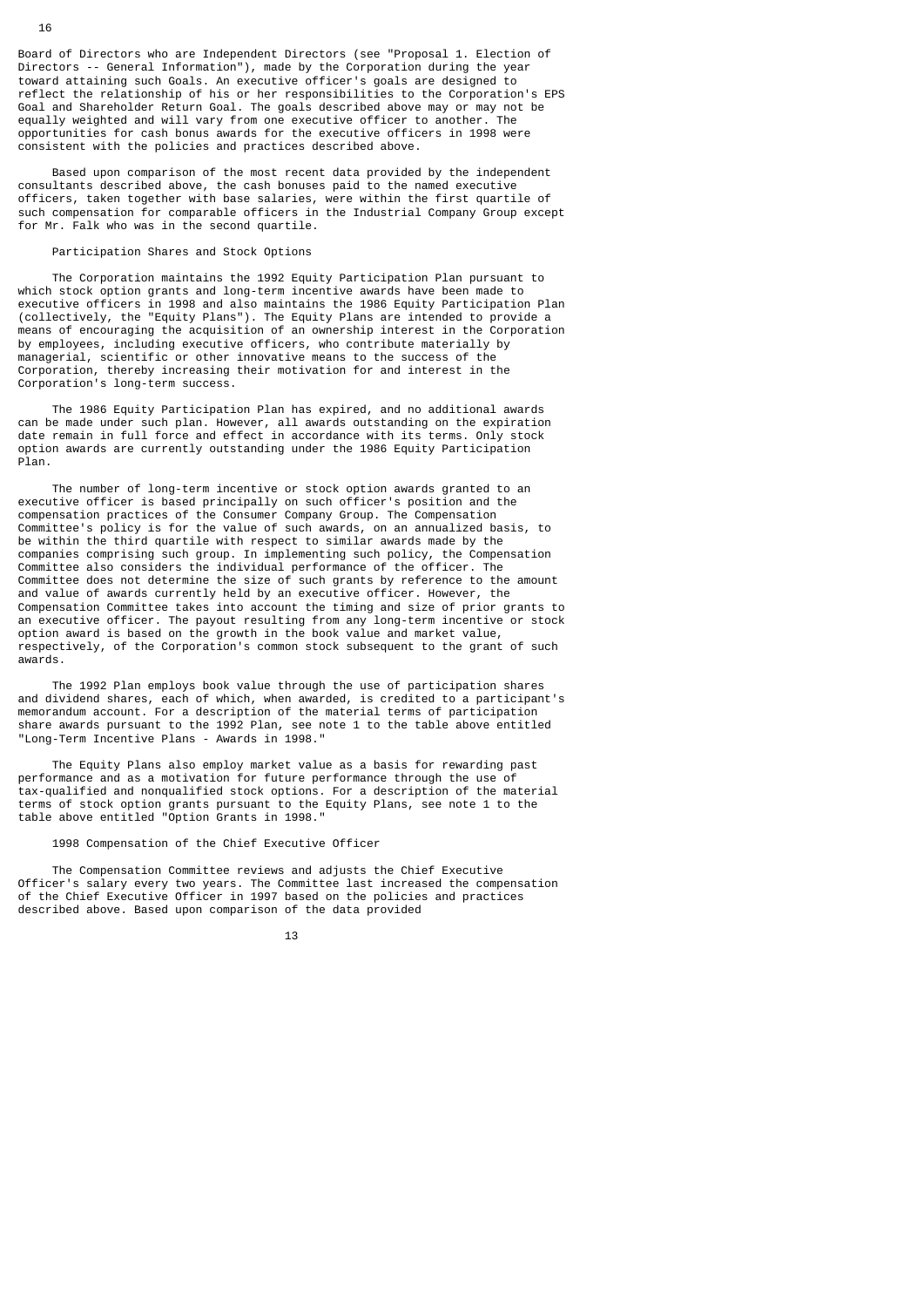by the independent consultants described above, Mr. Sanders' salary in 1998 was near the median of salary levels of the chief executive officers of the Consumer Company Group.

 The cash bonus which was paid to Mr. Sanders for 1998 was primarily in recognition of the progress, as determined by the members of the Board of Directors who are Independent Directors (see "Proposal 1. Election of Directors - General Information"), made by the Corporation during the year toward attaining the Corporation's EPS Goal and Shareholder Return Goal. Because target levels with respect to these goals were not fully met during 1998, the bonus award to Mr. Sanders for 1998 was 50 percent of the target bonus level. Based upon comparison of the most recent data provided by the independent consultants described above, such bonus, taken together with Mr. Sanders' base salary, was within the first quartile of such compensation paid to chief executive officers of the Industrial Company Group.

## Alignment of Executive Compensation with Corporate Performance

 The Compensation Committee believes that executive compensation for 1998 adequately reflects its policy to align such compensation with overall business strategy, values and management initiatives, and to ensure that the Corporation's goals and performance are consistent with the interests of its stockholders.

## Tax Deduction for Executive Compensation

 The Committee has determined that it is not in the stockholders' interests to modify the Corporation's Management Achievement Award Program plan to enable the Corporation to meet the requirements of the federal tax code provisions which limit to \$1 million the deductibility of annual cash compensation paid to any executive officer named in the Summary Compensation Table for corporate income tax purposes. The Committee believes that it is in the stockholders' interests for the Committee to retain discretion in the awarding of cash bonuses to such officers to better ensure that the bonus which is paid to each such officer reflects the officer's contribution to the achievement of the Corporation's EPS Goal and Shareholder Return Goal.

 However, the Corporation has adopted a deferred compensation plan in response to such limitations on executive compensation deductibility which allows each executive officer to defer all salary in excess of \$1 million for any fiscal year. In addition, the deferred compensation plan allows each executive officer to defer all or a portion of his or her bonus for any fiscal year. Such plan permits such officers to limit their annual cash compensation to the \$1 million limitation which may be deducted by the Corporation for federal income tax purposes. Such deferral will result in the possible deduction by the Corporation of such compensation when paid; however, there is no obligation on any executive officer to defer any such amounts during any fiscal year. The Corporation has determined that the impact to the Corporation of being unable to deduct that portion of the cash bonus paid to such officers which, together with their annual salary, exceeds \$1 million will be minimal. In 1998, the Chief Executive Officer elected to defer all amounts of his salary and bonus in excess of \$1 million.

 Furthermore, in order to maximize the deductibility of the compensation paid to the Corporation's executive officers, the Corporation's 1992 Equity Participation Plan, as amended, ensures that compensation resulting from the exercise of stock options and payments made in connection with participation share awards will be fully deductible.

COMPENSATION COMMITTEE OF THE BOARD OF DIRECTORS

Louis E. Levy, Chairman Pastora San Juan Cafferty Frank A. McPherson Randall L. Tobias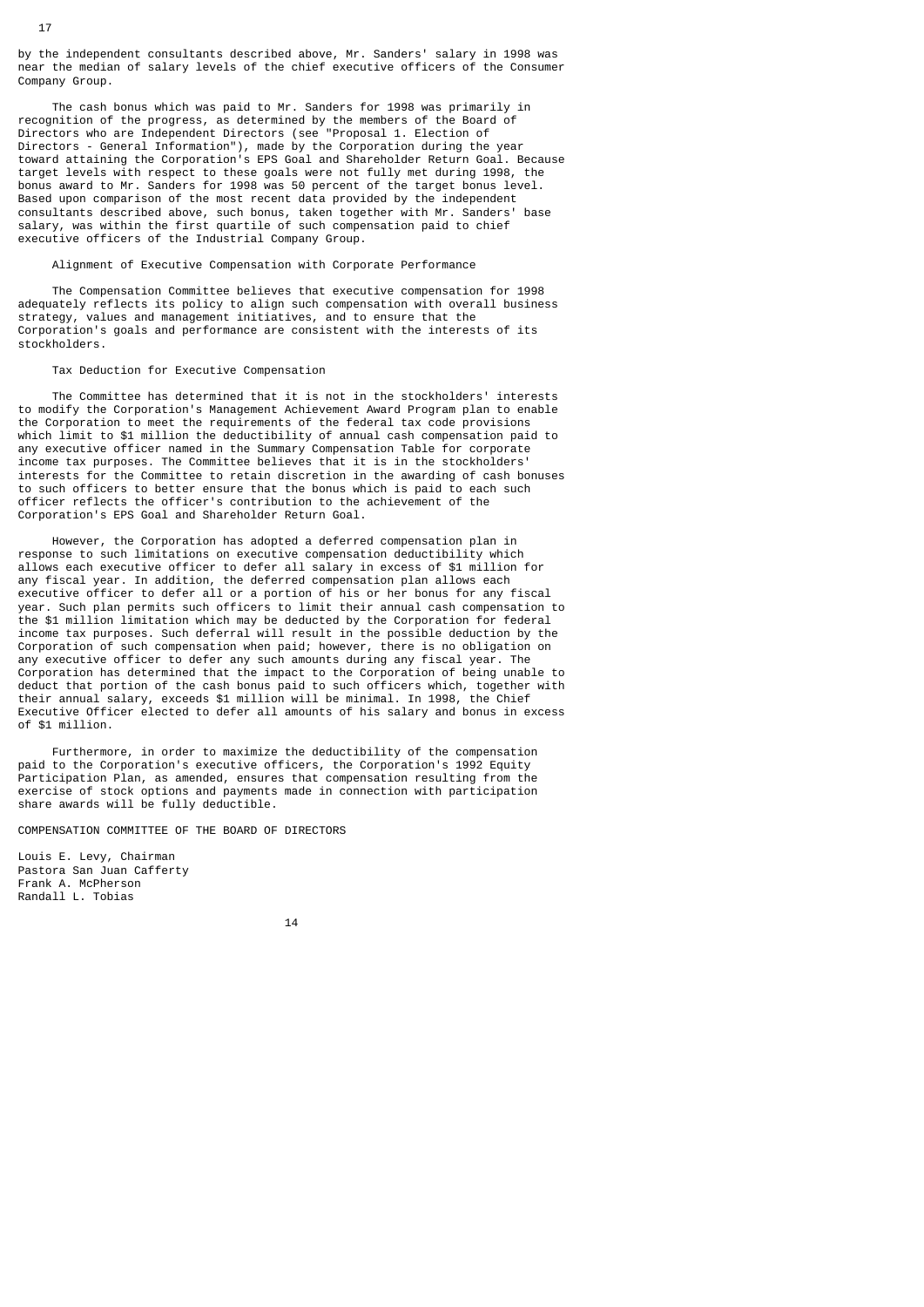#### PERFORMANCE GRAPH

### Comparison of Five Year Cumulative Total Return Among Kimberly-Clark, S&P 500, and Peer Group(1)(2)

 The stock price performance shown on the graph below is not necessarily indicative of future price performance.

### TOTAL SHAREHOLDER RETURN

|               | MEASUREMENT PERIOD    | KIMBERLY-    |         |            |
|---------------|-----------------------|--------------|---------|------------|
|               | (FISCAL YEAR COVERED) | <b>CLARK</b> | S&P 500 | PEER GROUP |
| <b>DEC 93</b> |                       | 100.00       | 100.00  | 100.00     |
| DEC 94        |                       | 100.30       | 101.32  | 112.71     |
| <b>DEC 95</b> |                       | 173.96       | 139.40  | 152.57     |
| <b>DEC 96</b> |                       | 204.72       | 171.40  | 190.86     |
| <b>DEC 97</b> |                       | 216.12       | 228.59  | 268.94     |
| <b>DEC 98</b> |                       | 243.96       | 293.91  | 333.34     |

- (1) The companies included in the Peer Group are The Clorox Co., Colgate-Palmolive Company, Fort James Corp., Johnson & Johnson, Paragon Trade Brands, Inc., Pope & Talbot, Inc., The Procter & Gamble Company, The Unilever Group, Champion International, International Paper Company and Mead Corp. The Peer Group used in this Proxy Statement includes the same companies as those included in the Peer Group used in the proxy statement for the Corporation's prior fiscal year. Paragon Trade Brands, Inc. announced on January 7, 1998 that it had filed a voluntary petition for reorganization under Chapter 11 of the United States Bankruptcy Code.
- (2) The graph treats as a special dividend the distribution on November 30, 1995 of one share of common stock of Schweitzer-Mauduit International, Inc. for every 10 shares of the Corporation's common stock held of record on November 13, 1995.

# COMPENSATION COMMITTEE INTERLOCKS AND INSIDER PARTICIPATION

 During 1998, the following Directors served, and currently are serving, as members of the Compensation Committee of the Board of Directors of the Corporation: Louis E. Levy, Chairman; Pastora San Juan Cafferty; Randall L. Tobias; and Frank A. McPherson.

 Wayne R. Sanders, Chairman of the Board and Chief Executive Officer of the Corporation, serves as a member of the compensation committee of the board of directors of Kimberly-Clark de Mexico, S.A. de C.V. Claudio X. Gonzalez, Chairman of the Board and Managing Director of Kimberly-Clark de Mexico, S.A. de C.V., serves as a member of the Board of Directors of the Corporation.

 Kathi P. Seifert, Group President - North American Personal Care Products of the Corporation, serves as a member of the board of directors of Eli Lilly and Company. Randall L. Tobias, who served as Chief Executive Officer and Chairman of the Board of Eli Lilly and Company until June 30,

15 and 15 and 15 and 15 and 15 and 15 and 15 and 15 and 15 and 15 and 15 and 15 and 15 and 15 and 15 and 15 an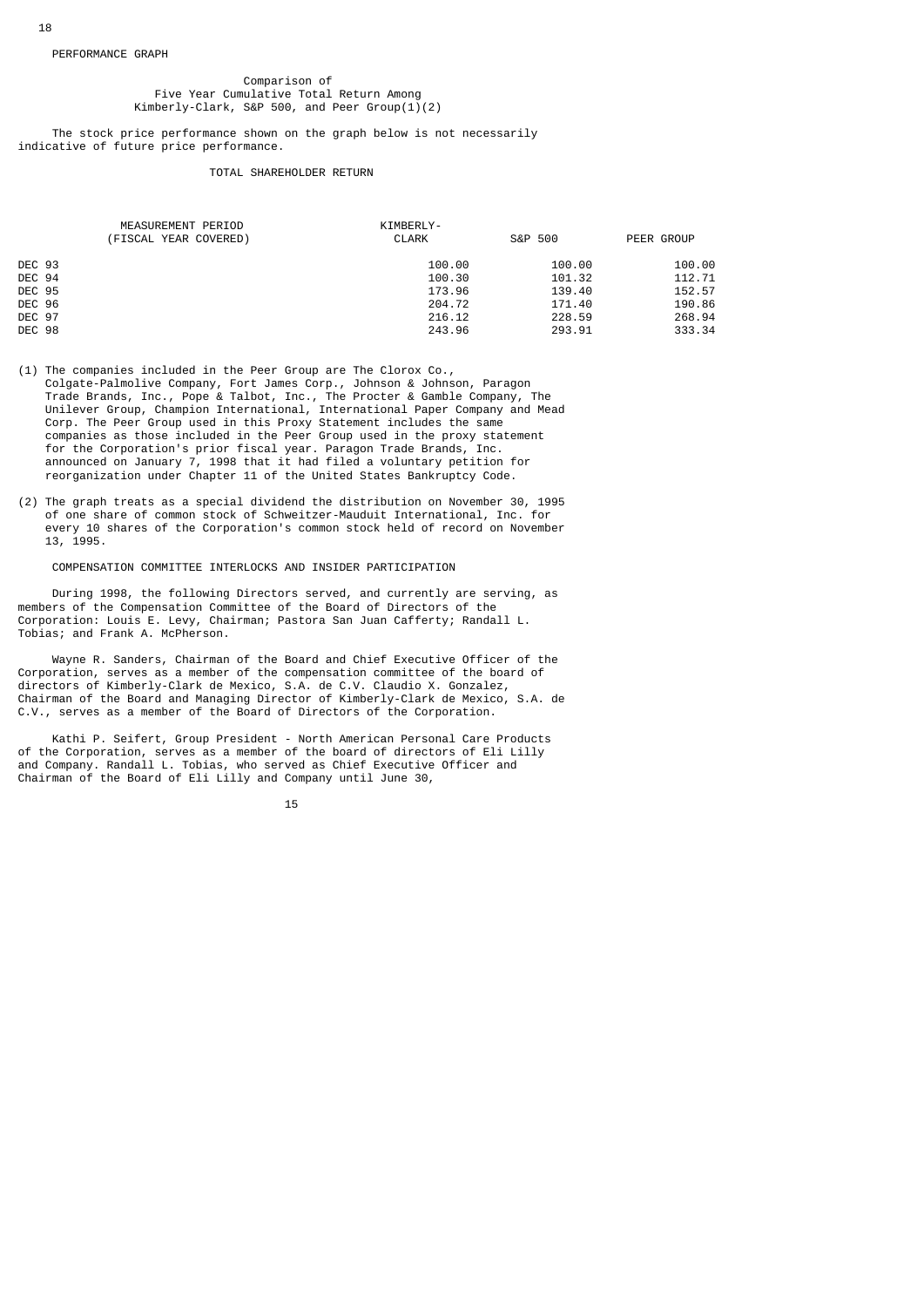## DEFINED BENEFIT RETIREMENT PLAN

19

 The table below illustrates the estimated annual standard pension benefit payable upon retirement in 1998 at specified compensation levels and years of service classifications.

#### PENSION PLAN TABLE

|                                                                                                                                                                                                                            | YEARS OF BENEFIT SERVICE                                                                                              |                                                                                                                        |                                                                                                                        |                                                                                                                        |                                                                                                                                 |                                                                                                                                   |                                                                                                                                     |
|----------------------------------------------------------------------------------------------------------------------------------------------------------------------------------------------------------------------------|-----------------------------------------------------------------------------------------------------------------------|------------------------------------------------------------------------------------------------------------------------|------------------------------------------------------------------------------------------------------------------------|------------------------------------------------------------------------------------------------------------------------|---------------------------------------------------------------------------------------------------------------------------------|-----------------------------------------------------------------------------------------------------------------------------------|-------------------------------------------------------------------------------------------------------------------------------------|
| REMUNERATION                                                                                                                                                                                                               | 15<br><b>YEARS</b>                                                                                                    | 20<br><b>YEARS</b>                                                                                                     | 25<br><b>YEARS</b>                                                                                                     | 30<br><b>YEARS</b>                                                                                                     | 35<br><b>YEARS</b>                                                                                                              | 40<br><b>YEARS</b>                                                                                                                | 45<br><b>YEARS</b>                                                                                                                  |
| $$200,000$<br>$400,000$<br>600,000<br>800,000<br>1,000,000<br>$1, 200, 000, \ldots, \ldots, \ldots$<br>$1,400,000\dots\dots\dots\dots$<br>1,600,000<br>$1,800,000$<br>$2,000,000$<br>$2, 200, 000, \ldots, \ldots, \ldots$ | \$45,000<br>90,000<br>135,000<br>180,000<br>225,000<br>270,000<br>315,000<br>360,000<br>405,000<br>450,000<br>495,000 | \$60,000<br>120,000<br>180,000<br>240,000<br>300,000<br>360,000<br>420,000<br>480,000<br>540,000<br>600,000<br>660,000 | \$75,000<br>150,000<br>225,000<br>300,000<br>375,000<br>450,000<br>525,000<br>600,000<br>675,000<br>750,000<br>825,000 | \$90,000<br>180,000<br>270,000<br>360,000<br>450,000<br>540,000<br>630,000<br>720,000<br>810,000<br>900,000<br>990,000 | \$<br>105,000<br>210,000<br>315,000<br>420,000<br>525,000<br>630,000<br>735,000<br>840,000<br>945,000<br>1,050,000<br>1,155,000 | \$<br>120,000<br>240,000<br>360,000<br>480,000<br>600,000<br>720,000<br>840,000<br>960,000<br>1,080,000<br>1,200,000<br>1,320,000 | 135,000<br>\$<br>270,000<br>405,000<br>540,000<br>675,000<br>810,000<br>945,000<br>1,080,000<br>1,215,000<br>1,350,000<br>1,485,000 |

 The compensation covered by the Corporation's defined benefit plan for which the above table is provided includes the salary and bonus information set forth in the Summary Compensation Table. The estimated years of benefit service, as of normal retirement at age 65, for the executive officers named in the Summary Compensation Table are: John W. Donehower, 37.0 years; O. George Everbach, 19.7 years; Thomas J. Falk, 40.0 years; Wayne R. Sanders, 37.1 years; and Kathi P. Seifert, 36.2 years. Under the plan, an employee is entitled to receive an annual standard benefit based on years of benefit service and integrated with social security benefits. Benefits under the plan will be limited to the extent required by the Internal Revenue Code of 1986, as amended, with excess benefits over such limitation being paid pursuant to supplemental plans. While such supplemental plans remain unfunded, in 1994 the Board of Directors approved the establishment of a trust and authorized the Corporation to make contributions to such trust in order to provide a source of funds to assist the Corporation in meeting its liabilities under the plans. Each of the executive officers named in the Summary Compensation Table is a participant in such supplemental plans.

 Retirement benefits for participants who have at least five years of vesting service may begin on a reduced basis at age 55, or on an unreduced basis at normal retirement age. Unreduced benefits also are available for participants with 10 years of vesting service at age 62 or as early as age 60 with 30 years of vesting service. The normal form of benefit is a single-life annuity payable monthly.

 Benefits will be actuarially adjusted if the employee receives one of the available forms of joint and survivor or other optional forms of benefit. In addition, each participant in the supplemental plans has the option of receiving an actuarially determined lump sum payment upon retirement after age 55 in lieu of the monthly payments which otherwise would be payable to such participant under such plans. Further, in the event of a change of control of the Corporation or a reduction in the Corporation's long-term credit rating below investment grade, each such participant would have the option of receiving the present value of his or her accrued benefits in the supplemental plans at such time in a lump sum, reduced by 10% and 5% for active and former employees, respectively.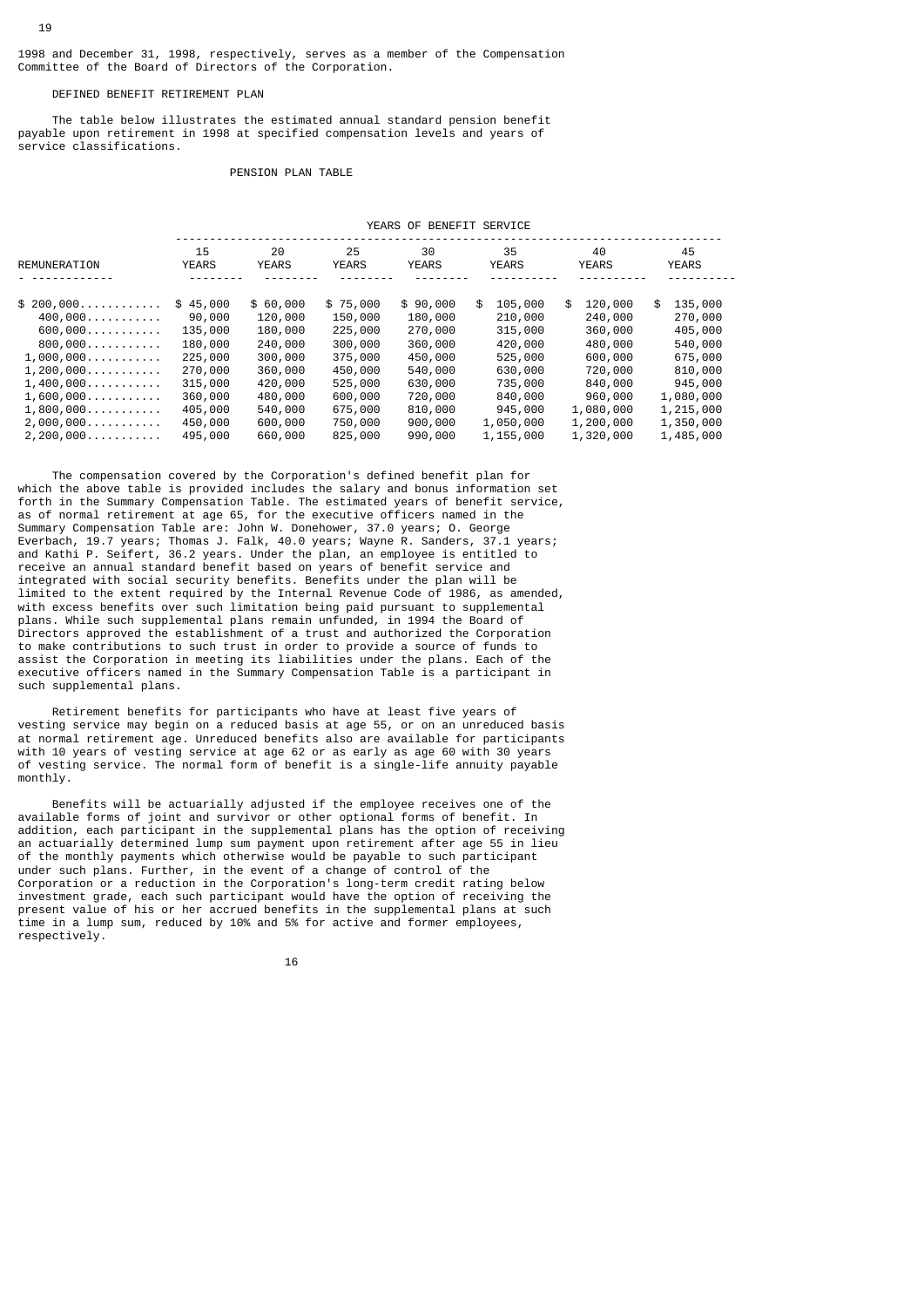#### EXECUTIVE SEVERANCE PLAN

 The Corporation's Executive Severance Plan (the "Executive Severance Plan") provides that in the event of termination of a participant's employment with the Corporation for any reason (other than death or disability) within two years after a change of control of the Corporation, as defined in the plan, the participant will receive a cash payment in an amount equal to the sum of (i) three times base salary and the maximum management achievement award, and (ii) the value of unmatured or unexercised awards or grants and nonvested benefits under the Corporation's Equity Participation Plans and the Salaried Employees Incentive Investment Plan and successor plans. The plan also provides for monthly supplemental retirement benefits equal to those that would have accrued had employment continued for an additional three years, for certain relocation costs, and for the continuation of certain other benefits for varying periods of up to three years. The plan also provides for a reduction in its benefits otherwise payable if, due to the application of Section 280G of the Internal Revenue Code of 1986, such reduction would result in equal, or greater net after tax benefits to the participant. The Board has determined the eligibility criteria for participation in the plan. A participant ceases to be a participant in the plan when notified by the Board that it has determined that such participant has ceased to be a key executive for purposes of the plan. The Corporation has agreements under the plan with each executive officer who is named in the Summary Compensation Table.

#### CORPORATION'S SEVERANCE PAY PLAN

 The Corporation's Severance Pay Plan generally provides eligible employees (including the executive officers) a lump sum severance payment of one week's pay for each year of employment in the event of involuntary termination without cause. The minimum severance payment is six week's pay and the maximum is 26 week's pay. Benefits under this plan will not be paid to an executive officer in the event benefits are payable under the Executive Severance Plan.

### COMPENSATION OF DIRECTORS

 Directors who are not officers or employees of the Corporation or any of its subsidiaries, affiliates or equity companies receive an annual cash retainer of \$30,000 payable pro rata quarterly in advance, and a daily attendance fee of \$1,200 per meeting for each day or fraction thereof spent in attendance at a meeting of the Board or any committee thereof, subject to a maximum of \$3,600 for any day on which more than one such meeting is held. Pursuant to the Outside Directors' Stock Compensation Plan, such directors also receive 600 shares of common stock of the Corporation on December 31 of each year, and cash dividends and accrued interest thereon are credited to an account maintained by the Corporation. All of the shares granted to any such director under such plan, together with all cash dividends and accrued interest thereon, are restricted and nontransferable until, and will be delivered to such director free of restrictions upon, his or her termination of service as a member of the Board. In addition, the Corporation reimburses such directors for expenses incurred as a result of attending Board or committee meetings. A director who is an officer or an employee of the Corporation or any of its subsidiaries, affiliates or equity companies does not receive any fees for services as a member of the Board or any committee thereof, but is reimbursed for expenses incurred as a result of such service.

 Under the deferred compensation plan for directors of the Corporation, directors who are not officers or employees of the Corporation or any of its subsidiaries, affiliates or equity companies may make an irrevocable election to defer receipt of all or a portion of their annual cash retainer and meeting fees for any year. Compensation of a director that is deferred under the plan is credited either to a cash account or a stock account of such director, as provided in such election. Amounts allocated to a cash account are converted into cash credits and will earn additional cash credits quarterly at a rate of one-fourth of the per annum rate of either six percent or of that equivalent to the rate paid from time to time on six-month U.S. Treasury Bills, whichever is higher. Amounts allocated to a stock account are converted into stock credits equal to the number of shares of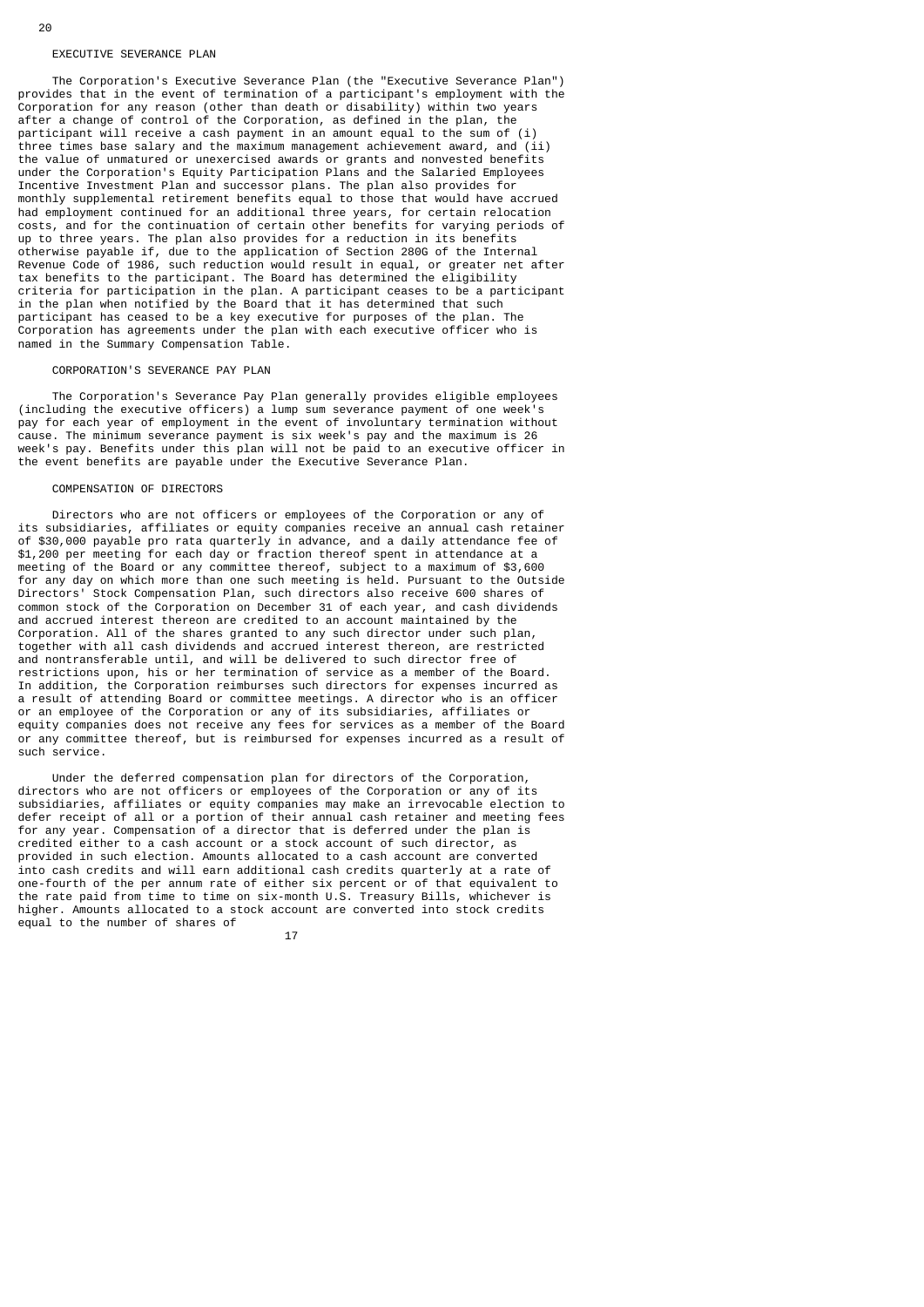common stock of the Corporation which could have been purchased with such amounts. A participant's stock account also is credited with additional stock credits based on the amount of any dividends that are paid on the Corporation's common stock. Cash credits and stock credits are converted to and paid in cash at the time of distribution on the date elected by a participant, and with respect to stock credits, based on the price of a share of common stock of the Corporation. Stock credits are not shares of stock, no shares of the Corporation's common stock are ever distributed to a participant under the plan, and no participant acquires any rights as a holder of common stock under the plan. All accounts are distributed in one to 20 annual installments, as elected by the participant, or upon death.

 THE BOARD OF DIRECTORS UNANIMOUSLY RECOMMENDS A VOTE FOR THE ELECTION OF THE FOUR NOMINEES FOR DIRECTOR.

### PROPOSAL 2. APPROVAL OF AUDITOR

 The Audit Committee of the Board of Directors has selected, and the Board of Directors has approved, Deloitte & Touche LLP as the principal independent auditor to audit the financial statements of the Corporation for 1999, subject to ratification by the stockholders. If the stockholders do not approve the selection of Deloitte & Touche LLP, the selection of another independent auditor will be considered by the Audit Committee. Deloitte & Touche LLP has been the independent auditor for the Corporation since its incorporation in 1928.

 Representatives of Deloitte & Touche LLP are expected to be present at the Annual Meeting with the opportunity to make a statement if they desire to do so, and will be available to respond to appropriate questions.

 THE BOARD OF DIRECTORS UNANIMOUSLY RECOMMENDS A VOTE FOR APPROVAL OF THIS SELECTION.

PROPOSAL 3. STOCKHOLDER PROPOSAL REGARDING CLASSIFICATION OF THE BOARD OF **DIRECTORS** 

 The Plumbers and Pipefitters National Pension Fund, 103 Oronoco Street, Alexandria, Virginia 22314-2015, the beneficial owner of 358,000 shares of the Corporation's common stock, has advised the Corporation that it intends to introduce the resolution set forth below at the meeting.

 RESOLVED, that the shareholders of Kimberly-Clark Corporation, request that the Board of Directors take those steps necessary to provide that all directors be elected annually and not by classes as is now provided.

### PROPONENT'S SUPPORTING STATEMENT

 Classified Boards remove the threat of annual elections from directors. As a result, directors may lose their sense of accountability to shareholders and make decisions more in the interests of management than in the interests of shareholders. A classified Board of Directors also maintains the current board and, therefore, current management. This limits the accountability of both the Board and management to stockholders.

 A classified Board of Directors also imposes a barrier to control of the company that may make it less attractive as a potential acquisition. In addition to discouraging some potential acquirers and making change more difficult, it could also result in a period of division and controversy on the Board of Directors if some but not all Directors are replaced in connection with a takeover attempt. These consequences do not benefit shareholders.

 According to the Investor Responsibility Research Center (IRRC) shareholder proposals to repeal classified boards win high levels of voting support from shareholders while company proposals to classify boards have run into increasing difficulty obtaining support from shareholders. IRRC also reports that "shareholder support for proposals to repeal classified boards rose to a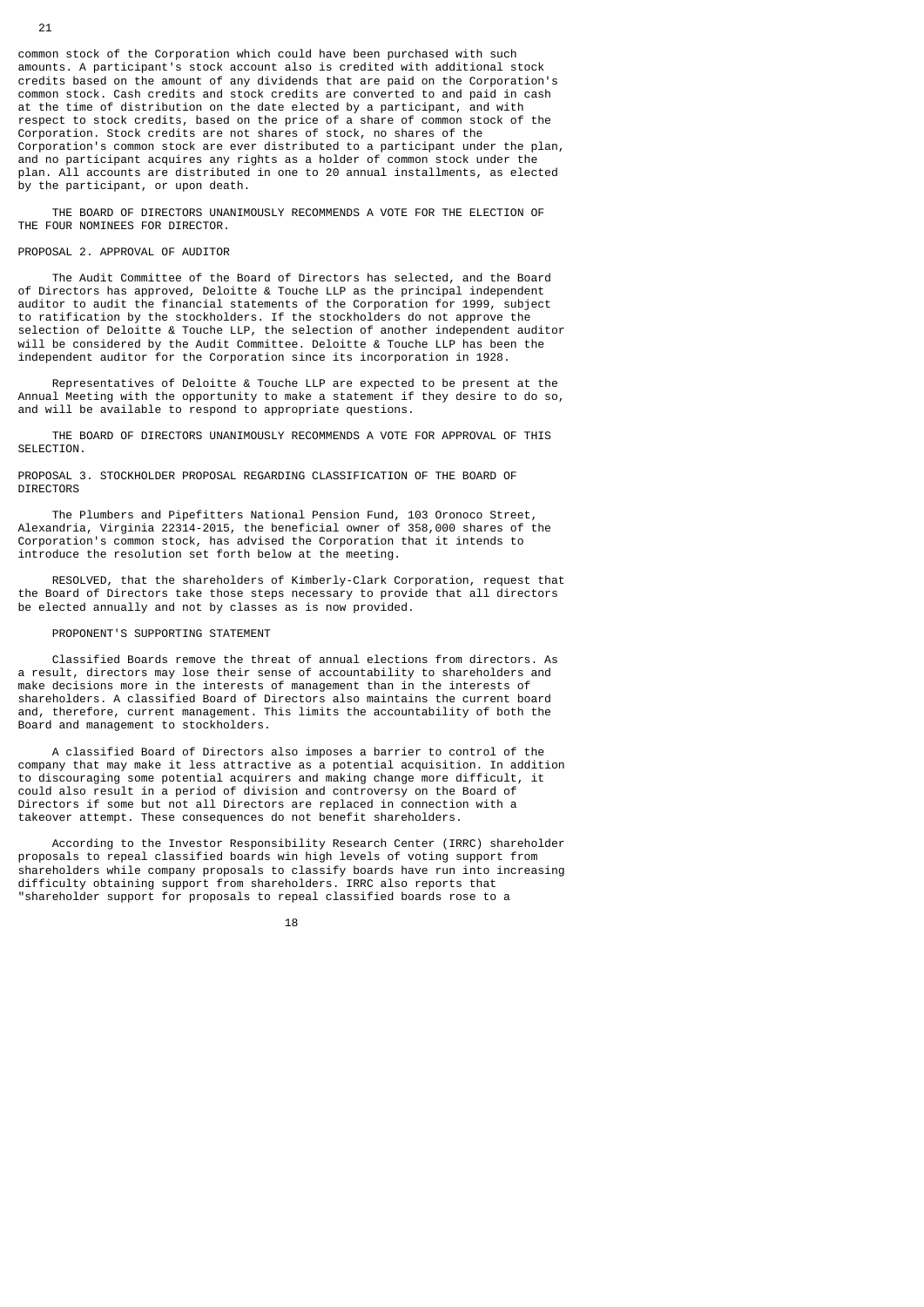record level in 1997, averaging 43.8 percent of the votes cast..." Twelve shareholder resolutions to repeal classified boards won majority votes in 1997. As of the deadline for submitting this resolution, 13 shareholder resolutions to repeal classified boards have won majority votes in 1998.

 A number of large companies have moved away from staggered boards in recent years. Time Warner put the repeal of its classified board to a shareholder vote in 1997. The resolution passes with 80.9 percent of the vote. Other companies which have moved away from classified boards include Ameritech, Westinghouse, Lockheed-Martin, Campbell Soups, Atlantic Richfield, Pacific Enterprises and the Travelers Group.

 In contrast, fewer companies propose to adopt classified Boards. Five management proposals to adopt classified boards failed in 1997.

 The annual election of Directors at Kimberly-Clark Corporation will allow the opportunity to register annually their views of the performance of Directors collectively and of each Director individually. This will enhance the accountability of the Board and management to shareholders.

Please vote for this proposal.

RESPONSE OF THE CORPORATION

 The Corporation is organized under the laws of the State of Delaware, which laws expressly permit classified terms for members of the Board of Directors. At the Corporation's 1986 Annual Meeting of Stockholders, the stockholders of the Corporation decided by a vote to divide the Board of Directors into three classes with the number of directors in each class being as nearly equal as possible. Each director serves a three-year term, with a staggered class of directors subject to election each year.

 The staggered election of directors is intended to provide continuity of experienced directors on the Board and prevent a precipitous change in the composition of the Board. With staggered elections, at least two annual stockholder meetings would be required to effect a change in control of the Board of Directors. A staggered board helps assure stability and encourages long-term as opposed to short-term focus in the management of the business and affairs of the Corporation. In addition to experience of the directors, a staggered board helps the Corporation attract and retain highly qualified individuals willing to commit the time and resources necessary to understand the Corporation, its operations and its competitive environment. Board classification is further intended to give the Corporation valuable protection against an unsolicited takeover unfavorable to stockholders. A classified board permits a more orderly process for directors to consider any and all alternatives to maximize stockholder value. The Investor Responsibility Research Center recently reported that over 60% of corporations included in the S&P Index currently have similar procedures for staggered elections of members of the board of directors.

 For the foregoing reasons, the Board unanimously recommends that the stockholders support the Board and vote against Proposal 3. A proxy granted to management will be voted against Proposal 3 unless the applicable box on the proxy card is specifically marked in favor or to abstain.

 THE BOARD OF DIRECTORS UNANIMOUSLY RECOMMENDS A VOTE AGAINST THE ADOPTION OF THIS PROPOSAL.

#### 2000 STOCKHOLDER PROPOSALS

 Proposals by stockholders for inclusion in the Corporation's 2000 Proxy Statement and form of proxy for the Annual Meeting of Stockholders to be held in 2000 should be addressed to the Secretary, Kimberly-Clark Corporation, P.O. Box 619100, Dallas, Texas 75261-9100, and must be received at such address no later than November 15, 1999. Upon receipt of any such proposal, the Corporation will determine whether or not to include such proposal in the Proxy Statement and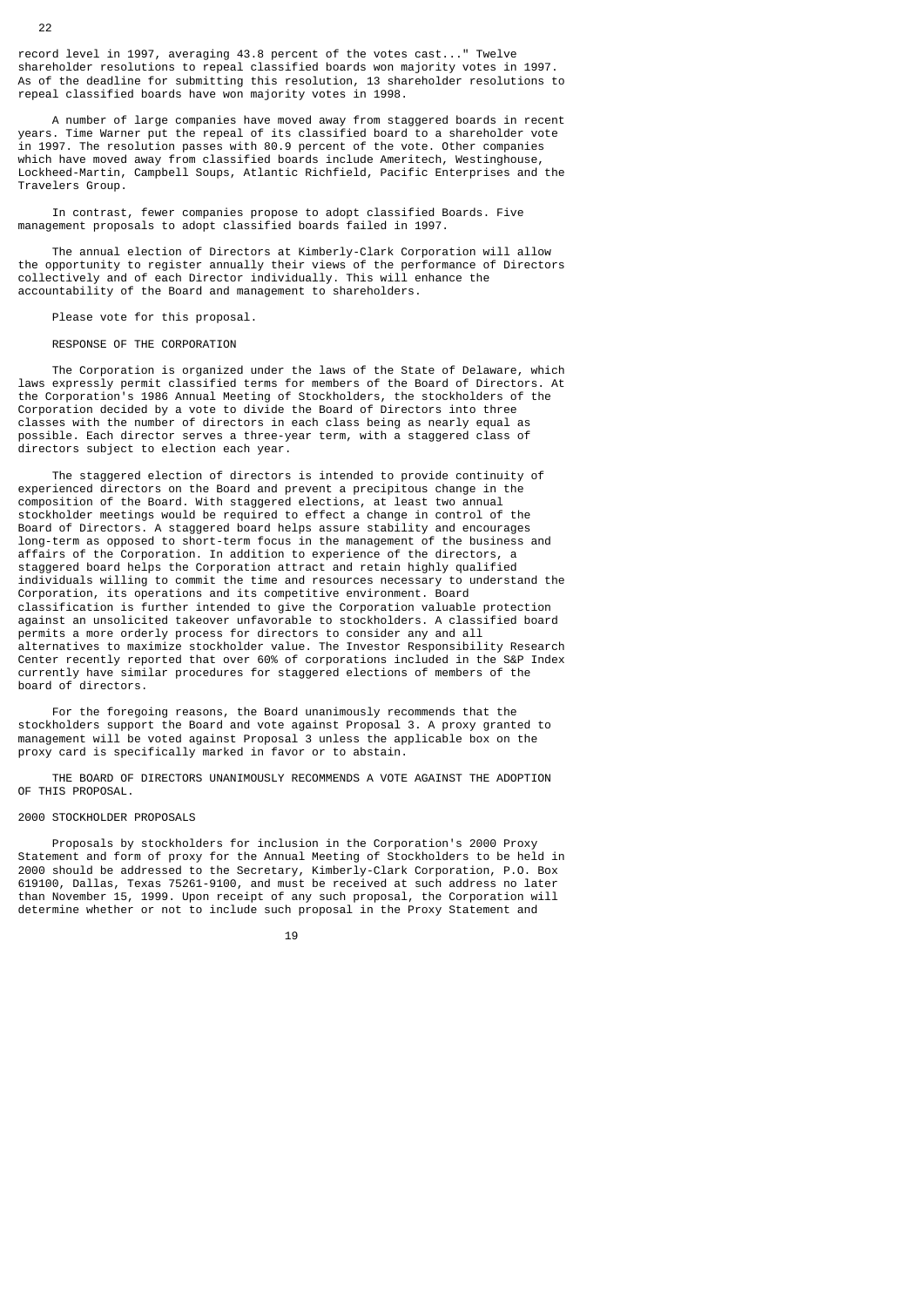proxy in accordance with applicable law. It is suggested that such proposals be forwarded by certified mail - return receipt requested.

### ANNUAL MEETING ADVANCE NOTICE REQUIREMENTS

 The Corporation's By-Laws require advance notice for any business to be brought before a meeting of stockholders. In general, for business to properly be brought before an annual meeting by a stockholder (other than in connection with the election of directors; see "Proposal 1. Election of Directors - Stockholder Nominations for Directors"), written notice of the stockholder proposal must be received by the Secretary of the Corporation not less than 75 days nor more than 100 days prior to the first anniversary of the preceding year's annual meeting. Certain other notice periods are provided if the date of the annual meeting is advanced by more than 30 days or delayed by more than 60 days from such anniversary date. The stockholder's notice to the Secretary must contain a brief description of the business to be brought before the meeting and the reasons for conducting such business at the meeting, as well as certain other information. Additional information concerning the advance notice requirement and a copy of the Corporation's By-Laws may be obtained from the Secretary of the Corporation at the address provided below.

#### OTHER MATTERS

 The management of the Corporation knows of no other matters to be presented at the meeting. Should any other matter requiring a vote of the stockholders arise at the meeting, the persons named in the proxy will vote the proxies in accordance with their best judgment.

By order of the Board of Directors.

 /s/ DONALD M. CROOK Donald M. Crook Vice President and Secretary

KIMBERLY-CLARK CORPORATION P. O. Box 619100 Dallas, Texas 75261-9100 Telephone (972) 281-1200

March 15, 1999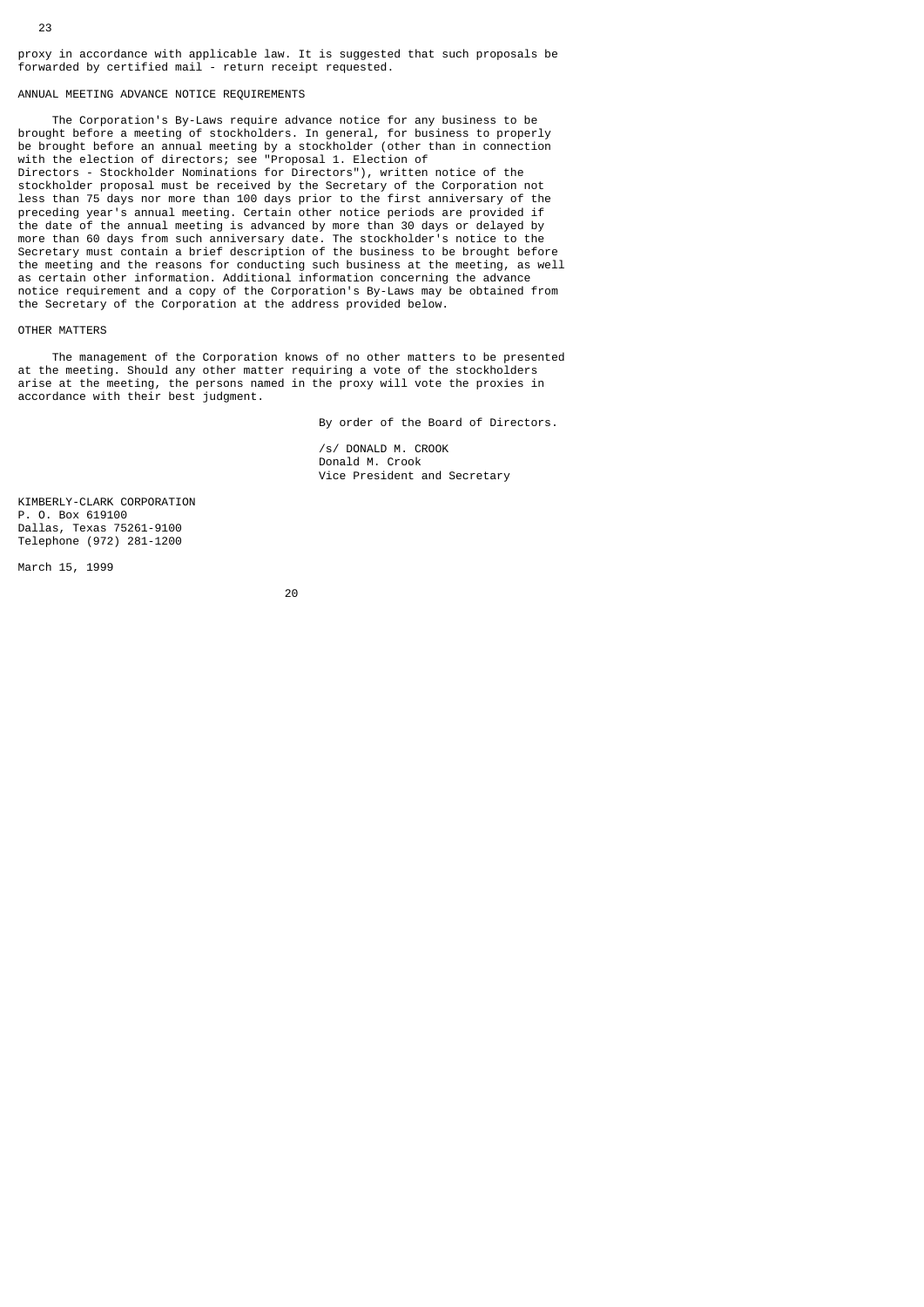[Kimberly Clark Corporation Logo]

Invitation to Stockholders

Notice of 1999 Annual Meeting

Proxy Statement

[GRAPHIC]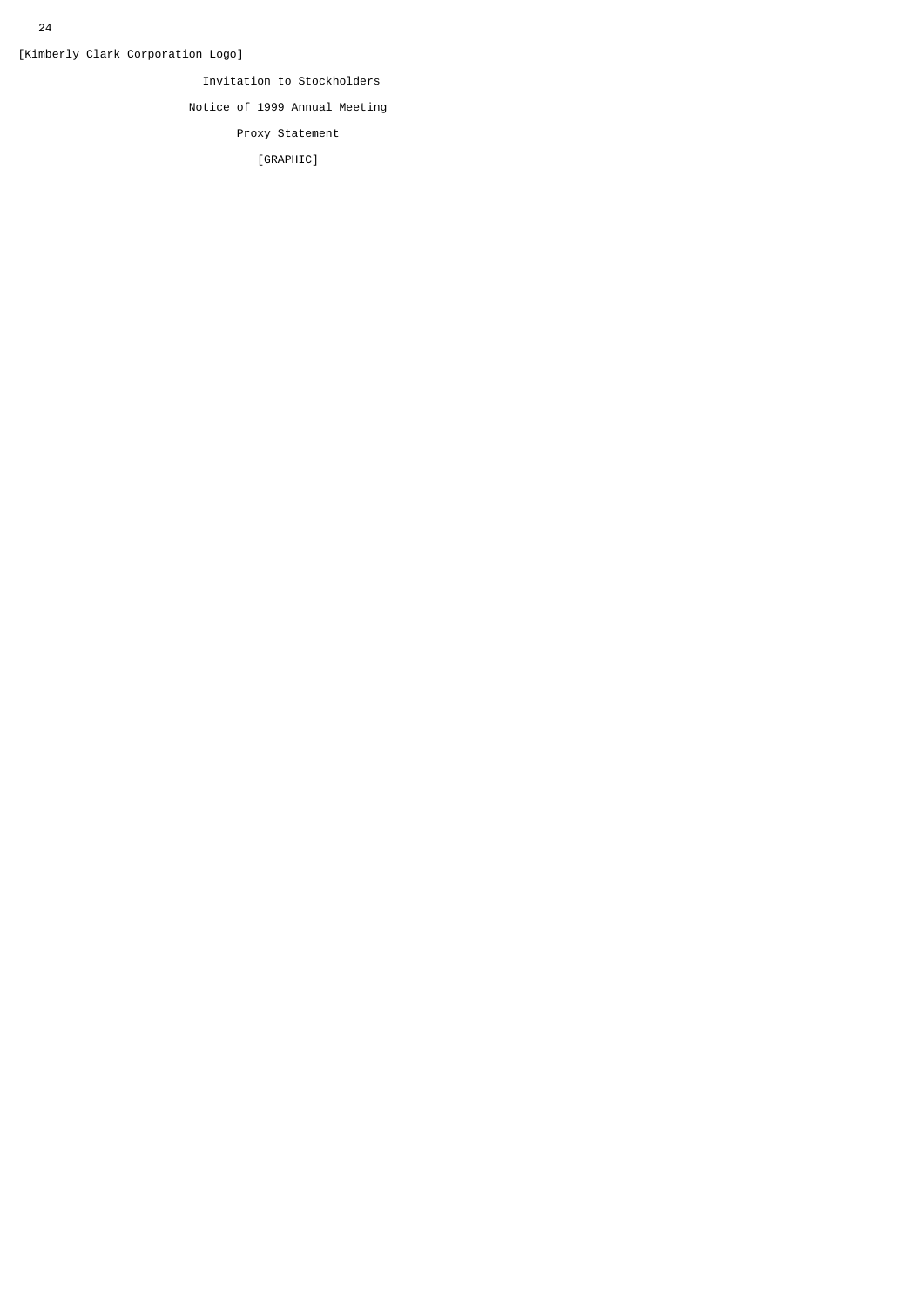KIM26 2

|     | <b>DETACH HERE</b>                                                                                                                                                                                                           |                                                                                                                                                                                                                                                                                                                                                            |                                                                    |                                                         |                                                |
|-----|------------------------------------------------------------------------------------------------------------------------------------------------------------------------------------------------------------------------------|------------------------------------------------------------------------------------------------------------------------------------------------------------------------------------------------------------------------------------------------------------------------------------------------------------------------------------------------------------|--------------------------------------------------------------------|---------------------------------------------------------|------------------------------------------------|
| [X] | <b>PLEASE MARK</b><br>YOUR VOTES AS<br>IN THE EXAMPLE                                                                                                                                                                        |                                                                                                                                                                                                                                                                                                                                                            |                                                                    |                                                         |                                                |
|     | IT IS NOT NECESSARY TO COMPLETE THE INFORMATION UNDER PROPOSALS 1, 2 AND 3 BELOW<br>UNLESS YOU CHOOSE TO CAUSE YOUR SHARES TO BE VOTED SEPARATELY ON EACH MATTER TO<br>BE BROUGHT BEFORE THE ANNUAL MEETING OF STOCKHOLDERS. |                                                                                                                                                                                                                                                                                                                                                            |                                                                    |                                                         |                                                |
|     | THE BOARD OF DIRECTORS RECOMMENDS A VOTE FOR PROPOSALS 1 AND 2, AND<br>AGAINST PROPOSAL 3.                                                                                                                                   |                                                                                                                                                                                                                                                                                                                                                            |                                                                    |                                                         |                                                |
|     | 1. Election of Directors<br>NOMINEES: JOHN F. BERGSTROM, PAUL J. COLLINS,<br>ROBERT W. DECHERD AND FRANK A. MCPHERSON<br>(terms to expire at 2002 Annual Meeting of Stockholders)                                            | 2. Selection of Auditor                                                                                                                                                                                                                                                                                                                                    | <b>FOR</b><br>$\begin{bmatrix} 1 \end{bmatrix}$<br>F <sub>OR</sub> | AGAINST<br>$\begin{bmatrix} 1 \end{bmatrix}$<br>AGAINST | <b>ABSTAIN</b><br>$\sqrt{1}$<br><b>ABSTAIN</b> |
|     | WITHHOLD<br><b>FOR</b><br>AUTHORITY<br>A11<br>to vote<br>[ ] nominees<br>[ ] for all<br>Nominees                                                                                                                             | 3. Stockholder Proposal<br>Regarding Classification<br>of the Board<br>of Directors                                                                                                                                                                                                                                                                        | $\sqrt{1}$                                                         | $\lceil$ 1                                              | $\lceil$ 1                                     |
| L 1 |                                                                                                                                                                                                                              |                                                                                                                                                                                                                                                                                                                                                            |                                                                    |                                                         |                                                |
|     | FOR ALL NOMINEES, EXCEPT VOTE WITHHELD FOR THOSE NAMED ABOVE.                                                                                                                                                                |                                                                                                                                                                                                                                                                                                                                                            |                                                                    |                                                         |                                                |
|     |                                                                                                                                                                                                                              | MARK HERE IF YOU PLAN TO ATTEND MEETING                                                                                                                                                                                                                                                                                                                    |                                                                    |                                                         | $\sqrt{1}$                                     |
|     |                                                                                                                                                                                                                              | MARK HERE FOR ADDRESS CHANGE AND NOTE AT<br>LOWER LEFT                                                                                                                                                                                                                                                                                                     |                                                                    |                                                         | $\lceil$ 1                                     |
|     |                                                                                                                                                                                                                              | I will be accompanied by                                                                                                                                                                                                                                                                                                                                   | <u></u>                                                            |                                                         |                                                |
|     |                                                                                                                                                                                                                              | Please sign below exactly as name appears hereon. Joint owners<br>should each sign. When signing as attorney, executor,<br>administrator, trustee or quardian, please qive full title as<br>such. If signing in the name of a corporation or partnership,<br>please sign full corporate or partnership name and indicate<br>title of authorized signatory. |                                                                    |                                                         |                                                |

Signature: Date: Signature: Date: ------------------------------- ---------------- ------------------------------- -----------------